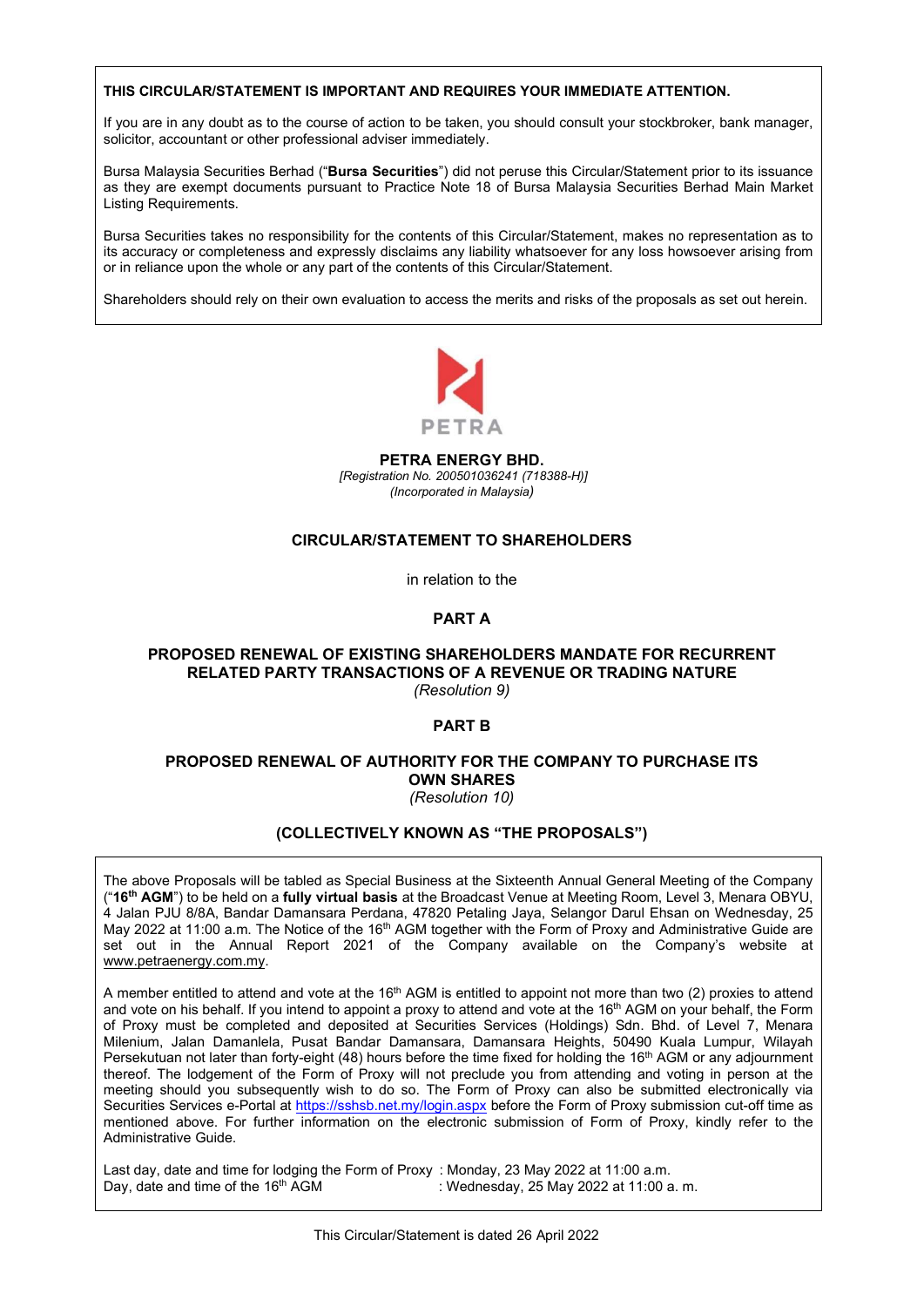### DEFINITIONS

Except where the context otherwise requires, the following terms and abbreviations (in alphabetical order) shall apply throughout this Circular/Statement (definition denoting singular also include the plural and vice versa, where applicable)

| "Act"                  | Companies Act 2016 as amended from time to time and any re-enactment<br>thereof                                                                                                                                                                                                                                                                                                                                                                                                                                                                                                                                                                                                                                                                                                                          |
|------------------------|----------------------------------------------------------------------------------------------------------------------------------------------------------------------------------------------------------------------------------------------------------------------------------------------------------------------------------------------------------------------------------------------------------------------------------------------------------------------------------------------------------------------------------------------------------------------------------------------------------------------------------------------------------------------------------------------------------------------------------------------------------------------------------------------------------|
| "AGM"                  | <b>Annual General Meeting</b>                                                                                                                                                                                                                                                                                                                                                                                                                                                                                                                                                                                                                                                                                                                                                                            |
| "Board"                | Board of Directors of PEB                                                                                                                                                                                                                                                                                                                                                                                                                                                                                                                                                                                                                                                                                                                                                                                |
| "Bursa Securities"     | Bursa Malaysia Securities Berhad [Registration No. 200301033577 (635998-<br>W)]                                                                                                                                                                                                                                                                                                                                                                                                                                                                                                                                                                                                                                                                                                                          |
| "Circular/Statement"   | Circular/Statement to Shareholders dated 26 April 2022                                                                                                                                                                                                                                                                                                                                                                                                                                                                                                                                                                                                                                                                                                                                                   |
| "Director(s)"          | Director(s) of PEB or its subsidiaries (as the case may be) shall have the<br>meaning given in Section 2(1) of the Capital Markets and Services Act 2007<br>and for the purpose of the Proposed Renewal of Existing Shareholders<br>Mandate includes any person who is or was within the preceding six (6)<br>months from the date on which the terms of the transactions were agreed<br>upon, a Director of PEB, its subsidiary or holding company or a chief<br>executive of PEB, its subsidiaries or holding company                                                                                                                                                                                                                                                                                  |
| "EPS"                  | Earnings per share                                                                                                                                                                                                                                                                                                                                                                                                                                                                                                                                                                                                                                                                                                                                                                                       |
| "FYE"                  | Financial year ended                                                                                                                                                                                                                                                                                                                                                                                                                                                                                                                                                                                                                                                                                                                                                                                     |
| "Listing Requirements" | Bursa Securities Main Market Listing Requirements,<br>including<br>any<br>amendments thereto that may be made from time to time                                                                                                                                                                                                                                                                                                                                                                                                                                                                                                                                                                                                                                                                          |
| "LPD"                  | 1 April 2022, being the latest practicable date prior to the printing of the<br>Circular/Statement                                                                                                                                                                                                                                                                                                                                                                                                                                                                                                                                                                                                                                                                                                       |
| "Major Shareholder(s)" | Shall be as defined in the Listing Requirements, and means a person who<br>has an interest or interests in one (1) or more voting shares in the Company<br>and the number or aggregate number of those shares, is 10% or more of the<br>total number of voting shares in the Company; or 5% or more of the total<br>number of voting shares in the Company where such person is the largest<br>shareholder of the Company ("interest in shares" shall have the meaning<br>given in Section 8 of the Act) and for the purpose of the Proposed Renewal<br>of Existing Shareholders Mandate includes any person who is or was within<br>the preceding (6) months from the date on which the terms of the<br>transactions were agreed upon, a major shareholder of PEB, its subsidiary or<br>holding company |
| "Person(s) connected"  | In relation to a Director or Major Shareholder, means such person who falls<br>under any one (1) of the following categories:-                                                                                                                                                                                                                                                                                                                                                                                                                                                                                                                                                                                                                                                                           |
|                        | i.<br>a family member of the Director or Major Shareholder (for the purpose<br>of this definition, "family" means and includes spouse, parent, child<br>including an adopted child and step-child, brother or sister, spouse of<br>child including an adopted child and step-child, and spouse of brother<br>or sister);                                                                                                                                                                                                                                                                                                                                                                                                                                                                                 |
|                        | a trustee of a trust (other than a trustee for a share scheme for<br>ii.<br>employees or pension scheme) under which the Director, Major<br>Shareholder or their family member, is the sole beneficiary;                                                                                                                                                                                                                                                                                                                                                                                                                                                                                                                                                                                                 |
|                        | a partner of the Director or Major Shareholder, or a partner of a person<br>iii.<br>connected with that Director or Major Shareholder;                                                                                                                                                                                                                                                                                                                                                                                                                                                                                                                                                                                                                                                                   |
|                        | a person, or where the person is a body corporate, the body corporate<br>İV.<br>or its directors, who is/are accustomed or under an obligation, whether<br>formal or informal, to act in accordance with the directions, instructions<br>or wishes of the Director or Major Shareholder;                                                                                                                                                                                                                                                                                                                                                                                                                                                                                                                 |
|                        | a person, or where the person is a body corporate, the body corporate<br>۷.<br>or its directors whose directions, in accordance with whose directions,<br>instructions or wishes the Director or Major Shareholder is accustomed                                                                                                                                                                                                                                                                                                                                                                                                                                                                                                                                                                         |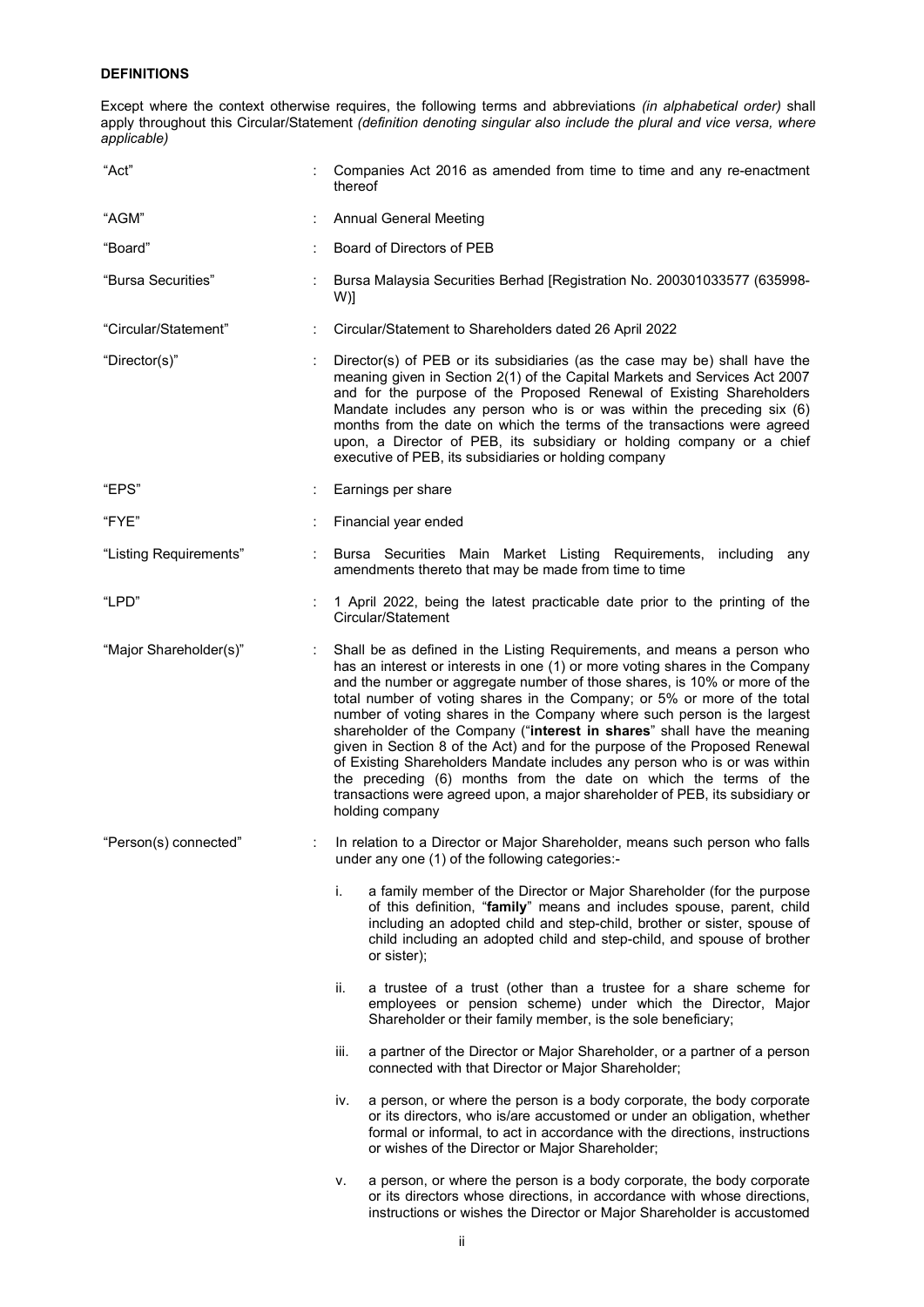|                                                                      |                      | or is under an obligation, whether formal or informal, to act;                                                                                                                                                                                                                                                                                    |
|----------------------------------------------------------------------|----------------------|---------------------------------------------------------------------------------------------------------------------------------------------------------------------------------------------------------------------------------------------------------------------------------------------------------------------------------------------------|
|                                                                      |                      | a body corporate in which the Director, Major Shareholder or persons<br>Vİ.<br>connected with them are entitled to exercise or control the exercise of,<br>not less than 20% of the votes attached to voting shares in the body<br>corporate; or                                                                                                  |
|                                                                      |                      | a body corporate which is a related corporation (for the purpose of this<br>vii.<br>definition, "related corporation" means a corporation which is the<br>holding company of another corporation; a subsidiary of another<br>corporation; or a subsidiary of the holding company of another<br>corporation) of the Director or Major Shareholder. |
| "Market Day(s)"                                                      |                      | Means a day on which the stock market of Bursa Securities is open for<br>trading insecurities                                                                                                                                                                                                                                                     |
| "MCCG"                                                               |                      | Malaysian Code on Corporate Governance issued on 28 April 2021                                                                                                                                                                                                                                                                                    |
| "NA"                                                                 |                      | Net assets                                                                                                                                                                                                                                                                                                                                        |
| "PEB" or "the Company"                                               | ÷                    | Petra Energy Bhd. [Registration No. 200501036241 (718388-H)]                                                                                                                                                                                                                                                                                      |
| "PEB Group" or "the Group"                                           | ÷                    | PEB and its subsidiaries, collectively                                                                                                                                                                                                                                                                                                            |
| "PEB Share(s)" or "Share(s)"                                         |                      | Ordinary share(s) in PEB                                                                                                                                                                                                                                                                                                                          |
| "Prevailing Laws"                                                    |                      | Any prevailing laws, rules, regulations, orders, guidelines and requirements<br>issued by the relevant authorities including but not limited to the Listing<br>Requirements                                                                                                                                                                       |
| "RRPT"                                                               |                      | Related party transactions involving recurrent transactions of a revenue or<br>trading nature which are necessary for the Group's day-to-day operations<br>and are entered into by the Group in the ordinary course of business, which<br>involves the interest, direct or indirect, of a Related Party                                           |
| "Proposed Adoption of a New<br>Constitution"                         | ÷                    | Proposed revocation of the existing Constitution in its entirety and in place<br>thereof, the adoption of the new Constitution                                                                                                                                                                                                                    |
| Renewal<br>of :<br>"Proposed<br>Shareholders<br>Existing<br>Mandate" |                      | Proposed renewal of existing shareholders mandate for the RRPT to be<br>entered into by the PEB Group from the date of the forthcoming AGM up to<br>the following AGM of PEB                                                                                                                                                                      |
| "Proposed Renewal of Share<br>Buy-Back Authority"                    |                      | Proposed renewal of authority for the Company to purchase its own shares<br>of up to 10% of the total issued shares of the Company                                                                                                                                                                                                                |
| "Related Parties"                                                    | ÷                    | Director(s), Major Shareholder(s) or person(s) connected with such<br>Director(s) or Major Shareholder(s)                                                                                                                                                                                                                                         |
| "RM" and "sen"                                                       | $\ddot{\phantom{a}}$ | Ringgit Malaysia and Sen, respectively                                                                                                                                                                                                                                                                                                            |
| "Purchased Share(s)"                                                 |                      | Share(s) of the Company purchased under the Proposed Renewal of Share<br><b>Buy-Back Authority</b>                                                                                                                                                                                                                                                |
| "Rules"                                                              | t                    | Rules on Take-Overs, Mergers and Compulsory Acquisitions issued by the<br>Securities Commission Malaysia                                                                                                                                                                                                                                          |
| "Treasury Shares"                                                    | ÷                    | Purchased Shares which are retained by the Company shall have the<br>meaning under Section 127 of the Act                                                                                                                                                                                                                                         |

In this Circular/Statement, unless there is something in the subject or context inconsistent herewith, words incorporating the singular shall, where applicable, include the plural and vice versa and words incorporating the masculine gender shall, where applicable, include the feminine and neuter genders and vice versa. Reference to persons shall include a corporation, unless otherwise specified.

Any reference in this Circular/Statement to any enactment is a reference to that enactment as for the time being amended or re-enacted. Any reference to a time of a day in this Circular/Statement shall be a reference to Malaysian time, unless otherwise stated.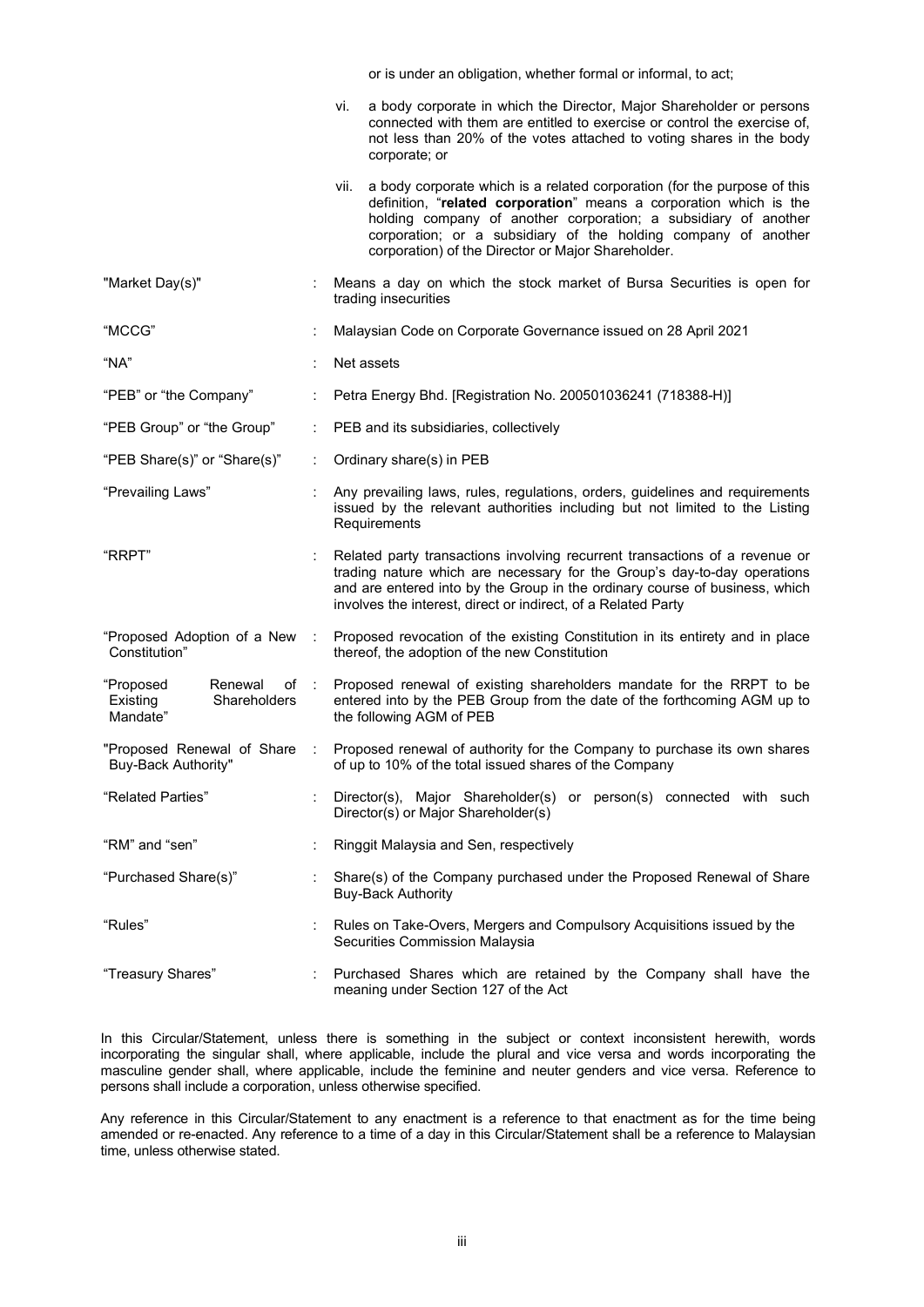### CONTENTS

### CIRCULAR/STATEMENT IN RELATION TO:-

### PART A: PROPOSED RENEWAL OF EXISTING SHAREHOLDERS MANDATE

| <b>SECTION</b> |                                                                                                                                                                          | <b>PAGE</b>    |
|----------------|--------------------------------------------------------------------------------------------------------------------------------------------------------------------------|----------------|
| 1.             | <b>INTRODUCTION</b>                                                                                                                                                      | $\overline{2}$ |
| 2.             | DETAILS OF THE PROPOSED RENEWAL OF EXISTING SHAREHOLDERS MANDATE                                                                                                         | 3              |
| 3.             | RATIONALE FOR THE RRPT AND BENEFITS TO THE PEB GROUP                                                                                                                     | 8              |
| 4.             | METHODS OR PROCEDURES FOR DETERMINATION OF TRANSACTION PRICE AND<br>TERMS OF THE RRPT CONTEMPLATED UNDER THE PROPOSED RENEWAL OF<br><b>EXISTING SHAREHOLDERS MANDATE</b> | 8              |
| 5.             | THRESHOLDS FOR THE APPROVAL OF RRPT WITHIN THE PEB GROUP AND THE<br>DISCLOSURE, REVIEW, INTERNAL CONTROL AND APPROVAL PROCEDURES FOR<br>THE RRPT                         | 8              |
| 6.             | INTERESTS OF THE DIRECTORS, MAJOR SHAREHOLDERS AND/OR PERSONS<br><b>CONNECTED TO THEM</b>                                                                                | 9              |
| 7.             | EFFECT OF THE PROPOSED RENEWAL OF EXISTING SHAREHOLDERS MANDATE                                                                                                          | 10             |
| 8.             | APPROVAL REQUIRED                                                                                                                                                        | 10             |
| 9.             | AUDIT COMMITTEE'S STATEMENT                                                                                                                                              | 10             |
| 10.            | <b>BOARD OF DIRECTORS' RECOMMENDATION</b>                                                                                                                                | 10             |
| 11.            | SIXTEENTH AGM ("16TH AGM")                                                                                                                                               | 11             |
| 12.            | <b>FURTHER INFORMATION</b>                                                                                                                                               | 11             |
|                | <b>PART B: PROPOSED RENEWAL OF SHARE BUY-BACK AUTHORITY</b>                                                                                                              |                |
| 1 <sub>1</sub> | <b>INTRODUCTION</b>                                                                                                                                                      | 13             |
| 2.             | DETAILS OF THE PROPOSED RENEWAL OF SHARE BUY-BACK AUTHORITY                                                                                                              | 14             |
| 3.             | RATIONALE FOR THE PROPOSED RENEWAL OF SHARE BUY-BACK AUTHORITY                                                                                                           | 14             |
| 4.             | <b>RETAINED PROFITS</b>                                                                                                                                                  | 15             |
| 5.             | POTENTIAL ADVANTAGES AND DISADVANTAGES OF THE PROPOSED RENEWAL OF<br>SHARE BUY-BACK AUTHORITY                                                                            | 15             |
| 6.             | SOURCE OF FUNDS                                                                                                                                                          | 15             |
| 7.             | DIRECTORS' AND SUBSTANTIAL/MAJOR SHAREHOLDERS' SHAREHOLDINGS                                                                                                             | 16             |
| 8.             | PUBLIC SHAREHOLDINGS SPREAD                                                                                                                                              | 17             |
| 9.             | IMPLICATION OF THE PROPOSED RENEWAL OF SHARE BUY-BACK AUTHORITY<br><b>RELATING TO THE CODE</b>                                                                           | 17             |
| 10.            | EFFECTS OF THE PROPOSED RENEWAL OF SHARE BUY-BACK AUTHORITY                                                                                                              | 17             |
| 11.            | PURCHASE, RESALE AND CANCELLATION OF SHARES MADE PURSUANT TO THE<br><b>EXISTING AUTHORITY</b>                                                                            | 18             |
| 12.            | TREASURY SHARES, RESALE, TRANSFER AND CANCELLATION OF TREASURY<br><b>SHARES</b>                                                                                          | 18             |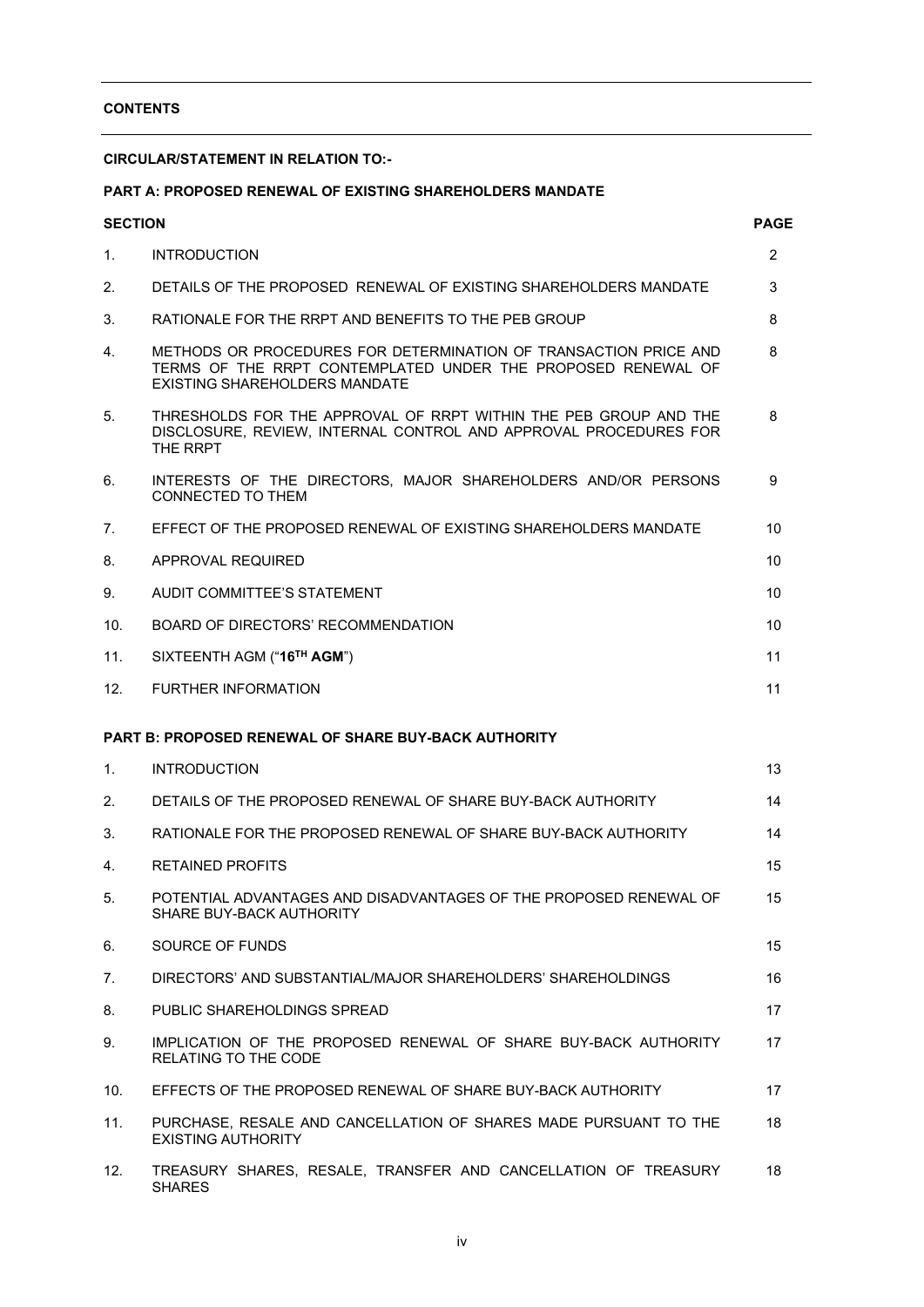### CONTENTS (Cont'd)

### CIRCULAR/STATEMENT IN RELATION TO:-

# PART B: PROPOSED RENEWAL OF SHARE BUY-BACK AUTHORITY (Cont'd)

| <b>SECTION</b>    |                      |                                    | <b>PAGE</b> |
|-------------------|----------------------|------------------------------------|-------------|
| 13.               |                      | <b>HISTORICAL SHARE PRICES</b>     | 18          |
| 14 <sup>1</sup>   |                      | BOARD OF DIRECTORS' RECOMMENDATION | 19          |
| 15.               | 16 <sup>th</sup> AGM |                                    | 19          |
| 16.               |                      | <b>FURTHER INFORMATION</b>         | 19          |
| <b>APPENDICES</b> |                      |                                    |             |
| APPENDIX I        |                      | EXTRACT OF NOTICE OF THE 16TH AGM  | 20          |
| APPENDIX II       |                      | <b>FURTHER INFORMATION</b>         | 22          |

# THE REST OF THIS PAGE IS INTENTIONALLY LEFT BLANK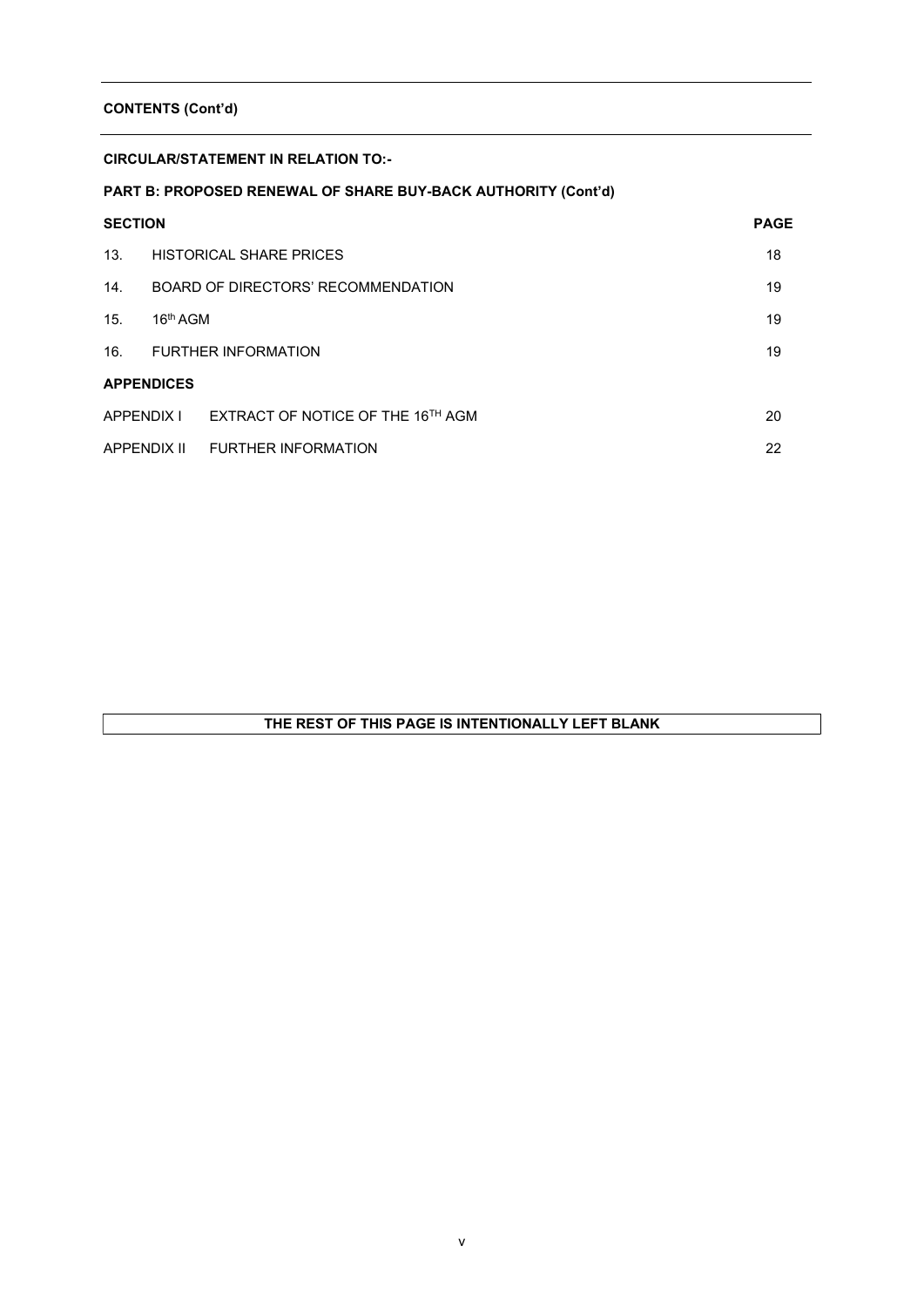PART A

## PROPOSED RENEWAL OF EXISTING SHAREHOLDERS MANDATE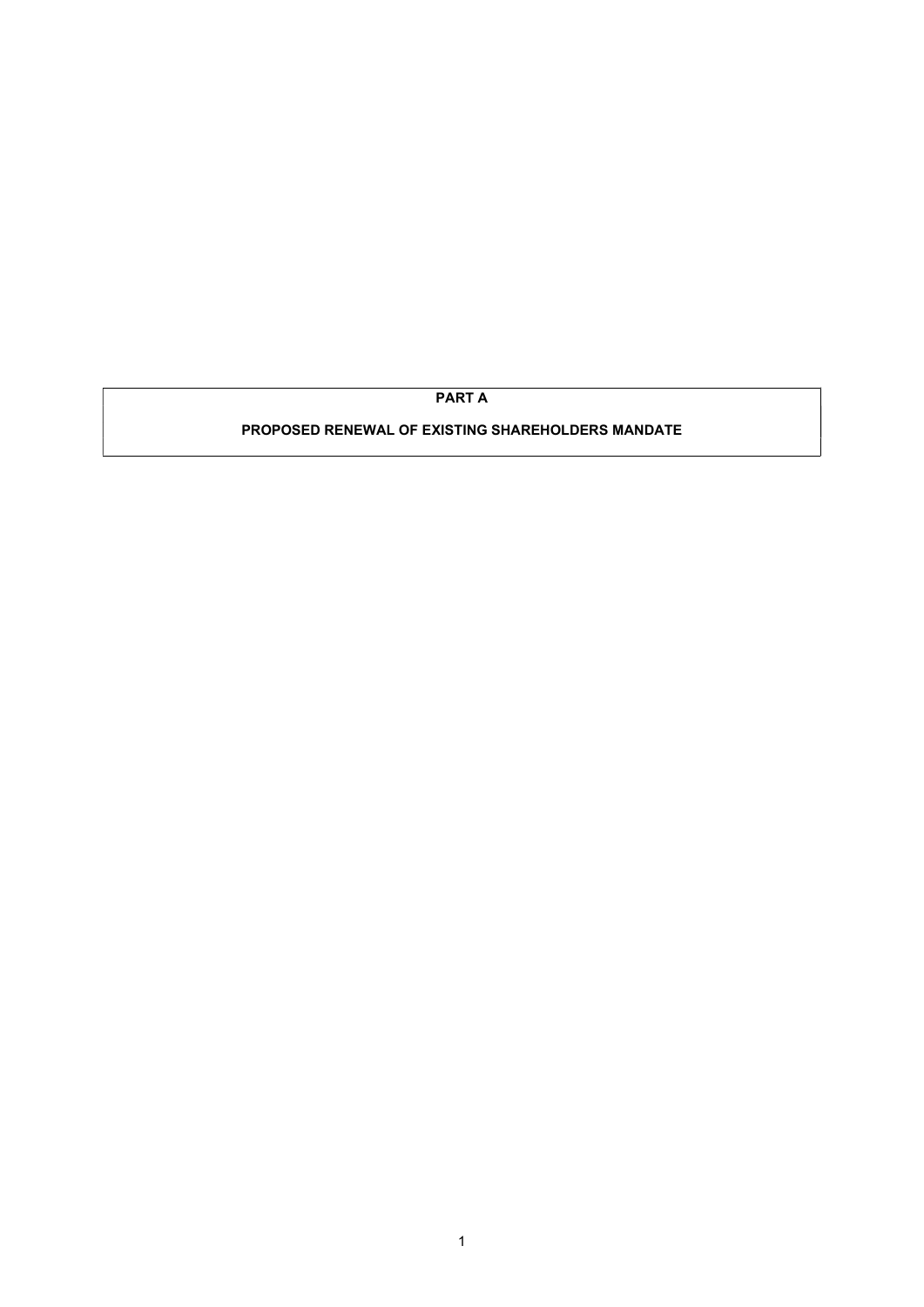

PETRA ENERGY BHD. [Registration No. 200501036241 (718388-H)] (Incorporated in Malaysia)

Registered Office:

Suite 13.02, Level 13, Menara OBYU, 4, Jalan PJU 8/8A, Bandar Damansara Perdana, 47820 Petaling Jaya, Selangor Darul Ehsan

26 April 2022

#### Board of Directors

Tan Sri Datuk Seri Panglima Sulong bin Matjeraie (Chairman/Independent Non-Executive Director) Abdul Rahim bin Abdul Hamid (Senior Independent Non-Executive Director) Ng Ing Peng (Independent Non-Executive Director) Gian Carlo Maccagno (Non-Independent Non-Executive Director) Dato' Anthony @ Firdauz bin Bujang (Executive Director/Group Chief Executive Officer) Dato Ahmadi bin Yusoff (Executive Director) Simon Ong (Executive Director)

### To: The Shareholders of PEB

Dear Sir/Madam,

#### PROPOSED RENEWAL OF EXISTING SHAREHOLDERS MANDATE

#### 1. INTRODUCTION

At the Fifteenth AGM of the Company ("15<sup>th</sup> AGM") held on 20 May 2021, PEB obtained a mandate from its shareholders for PEB to enter into RRPT with Related Parties in the ordinary course of business based on commercial terms which are not more favourable to the Related Parties than those generally available to the public and which are necessary for the PEB Group's day-to-day operations.

The authority conferred by the said mandate for RRPT shall, in accordance with the Listing Requirements, lapse at the conclusion of the forthcoming AGM unless authority for its renewal is obtained from the shareholders of PEB at the forthcoming AGM.

On 13 April 2022, the Company announced to Bursa Securities that the Company intends to propose to seek for approval of its shareholders to undertake the Proposed Renewal of Existing Shareholders Mandate at the forthcoming 16<sup>th</sup> AGM, which will be held on a fully virtual basis at the Broadcast Venue at Meeting Room, Level 3, Menara OBYU, 4 Jalan PJU 8/8A, Bandar Damansara Perdana, 47820 Petaling Jaya, Selangor Darul Ehsan on Wednesday, 25 May 2022 at 11:00 a.m.

THE PURPOSE OF THIS CIRCULAR/STATEMENT IS TO PROVIDE YOU WITH THE RELEVANT INFORMATION AND TO EXPLAIN THE DETAILS OF THE PROPOSED RENEWAL OF EXISTING SHAREHOLDERS MANDATE TOGETHER WITH THE RECOMMENDATION OF YOUR BOARD TO SEEK YOUR APPROVAL FOR THE RESOLUTION IN RELATION TO THE PROPOSED RENEWAL OF EXISTING SHAREHOLDERS MANDATE TO BE TABLED AT THE FORTHCOMING 16TH AGM. THE NOTICE OF THE 16TH AGM TOGETHER WITH THE FORM OF PROXY AND ADMINISTRATIVE GUIDE ARE SET OUT IN THE COMPANY'S ANNUAL REPORT 2021 AVAILABLE ON THE COMPANY'S WEBSITE AT WWW.PETRAENERGY.COM.MY.

SHAREHOLDERS OF PEB ARE ADVISED TO READ AND CONSIDER CAREFULLY THE CONTENTS OF THIS CIRCULAR/STATEMENT TOGETHER WITH THE APPENDICES CONTAINED HEREIN BEFORE VOTING ON THE RESOLUTION PERTAINING TO THE PROPOSED RENEWAL OF EXISTING SHAREHOLDERS MANDATE AT THE FORTHCOMING 16TH AGM.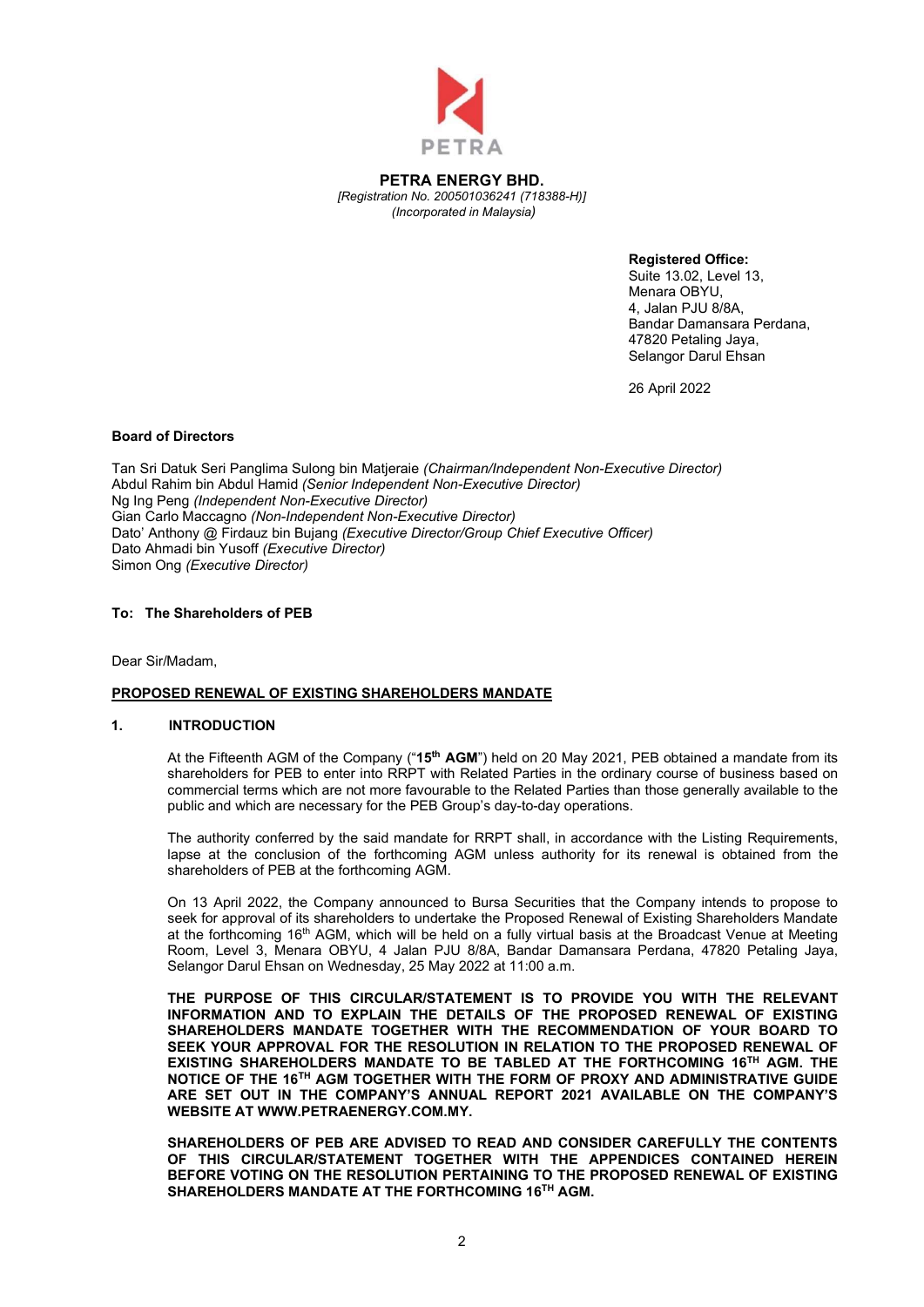### 2. DETAILS OF THE PROPOSED RENEWAL OF EXISTING SHAREHOLDERS MANDATE

### 2.1 Provisions under the Listing Requirements

 Pursuant to Paragraph 10.09(2) of the Listing Requirements, a listed issuer may seek a mandate from its shareholders for RRPT entered into by the listed issuer or its subsidiaries, which involves the interest, direct, or indirect, of a related party, and which are necessary for the day-to-day operations of a listed issuer or its subsidiaries, subject to, inter-alia, the following:-

- a) the transactions are in the ordinary course of business and are on terms not more favourable to the related party than those generally available to the public;
- b) the shareholder mandate is subject to annual renewal and disclosure is made in the annual report of the aggregate value of transactions conducted pursuant to the shareholder mandate during the financial year where the aggregate value is equal to or more than the following threshold prescribed:
	- i. the consideration, value of the assets, capital outlay or costs of the RRPT is RM1 million or more; or
	- ii. the percentage ratio of such RRPT is 1% or more,

whichever is the higher;

- c) the issuance of a circular to shareholders, which shall include information as may be prescribed by Bursa Securities and which shall be submitted to Bursa Securities together with a checklist showing compliance with such information;
- d) in a meeting to obtain shareholder mandate, the interested director, interested major shareholder or interested person connected with a director or major shareholder, and where it involves the interest of an interested person connected with a director or major shareholder, such director or major shareholder, must not vote on the resolution to approve the shareholder mandate. An interested director or interested major shareholder must ensure that persons connected with him abstain from voting on the resolution to seek the shareholder mandate; and
- e) the listed issuer immediately announces to Bursa Securities when the actual value of a RRPT entered into by the listed issuer, exceeds the estimated value of the RRPT disclosed in the circular by 10% or more and the announcement must include the information as may be prescribed by Bursa Securities.

### 2.2 Background

The RRPT are detailed in item 2.5 below. It is likely that such transaction will occur with some degree of frequency and could arise at any time.

In view of the frequent nature of such RRPT, the Board is seeking a proposed renewal of the existing shareholders mandate for the PEB Group to enter into such transactions in the normal course of business with the classes of Related Parties set out in item 2.4 below. Such transaction is entered into on normal commercial terms which are not more favourable to the Related Parties than those generally available to the public and are not to the detriment of the minority shareholders. The RRPT are also subject to the review procedures set out in item 5 below.

The Proposed Renewal of Existing Shareholders Mandate is subject to annual renewal. The authority, if approved by the shareholders at the forthcoming 16<sup>th</sup> AGM, shall continue to be in force until:-

- a) the conclusion of the next AGM following the  $16<sup>th</sup>$  AGM at which such mandate was passed, at which time it will lapse, unless by a resolution passed at the next AGM following the  $16<sup>th</sup>$  AGM, the authority is renewed;
- b) the expiration of the period within which the next AGM following the 16<sup>th</sup> AGM after that date it is required to be held pursuant to Section 340(2) of the Act (but must not extend to such extension as may be allowed pursuant to Section 340(4) of the Act); or
- c) revoked or varied by resolution passed by the shareholders in general meeting before the next AGM,

whichever is the earlier.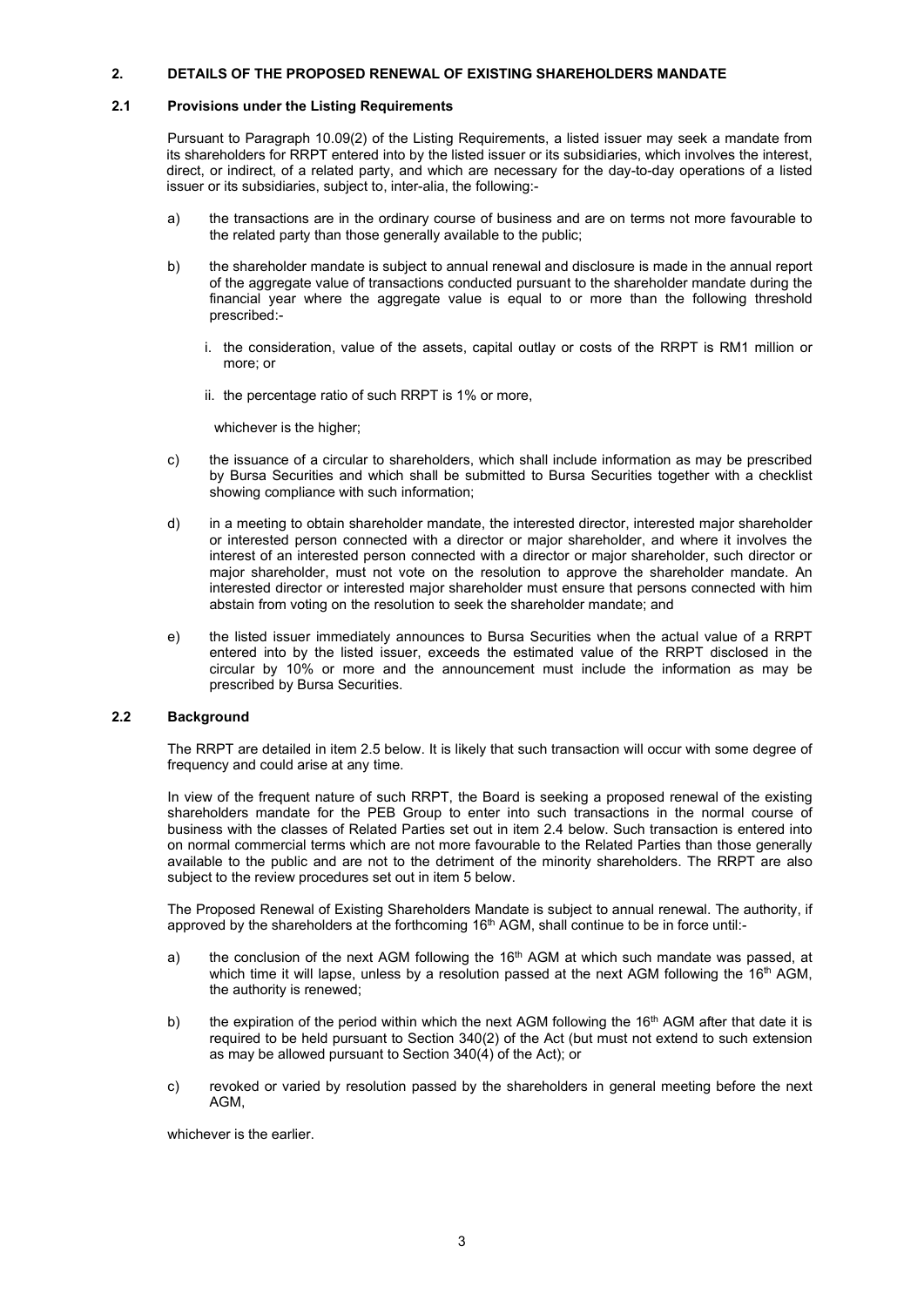### 2.3 Principal business activities of PEB Group

 PEB Group is an integrated brown field services provider in the upstream oil and gas industry whereby PEB is principally engaged in investment. The principal business activities of its subsidiaries as at the LPD are as follows:-

| <b>Name of Company</b>                                                                                      | <b>Effective</b><br><b>Equity Interest</b><br>(%) | <b>Principal Activities</b>                                                                                                                                                                                                                                                                           |
|-------------------------------------------------------------------------------------------------------------|---------------------------------------------------|-------------------------------------------------------------------------------------------------------------------------------------------------------------------------------------------------------------------------------------------------------------------------------------------------------|
| Petra Energy Services Sdn. Bhd.<br>201301020528<br>[Registration<br>No.<br>(105358-H)] ("PESSB")            | 100                                               | Investment Holding                                                                                                                                                                                                                                                                                    |
| Petra Energy Capital Sdn. Bhd.<br>201301036743<br>[Registration<br>No.<br>(1066572-A)] ("PECSB")            | 100                                               | <b>Investment Holding</b>                                                                                                                                                                                                                                                                             |
| Petra Energy Development Sdn. Bhd.<br>200801005231<br>[Registration<br>No.<br>(806515-A)] ("PEDSB")         | 100                                               | Provision of complete field development and<br>refurbishment solutions, by integrating all necessary<br>project management, engineering services to deliver<br>such solutions to oil and gas operators                                                                                                |
| Solution Sdn. Bhd.<br>Petra Energy<br>[Registration<br>201801011855<br>No.<br>$(1273871 - M)]$              | 100                                               | Provision of renewable energy                                                                                                                                                                                                                                                                         |
| <b>Interest held through PESSB</b>                                                                          |                                                   |                                                                                                                                                                                                                                                                                                       |
| Petra<br><b>Resources</b><br>Sdn.<br>Bhd.<br>198801005605<br>[Registration<br>No.<br>(172962-D)] ("PRSB")   | 100                                               | Provision<br>of<br>services<br>operations<br>in<br>and<br>oil<br>optimisation,<br>field<br>retrofits.<br>maintenance,<br>domestic vessels re-charter, geophysical, design<br>and fabrication of process equipment and packaging<br>and supply of engineered equipment for the oil and<br>gas industry |
| Petra Marine Sdn. Bhd. ("PMSB")<br>200801010962<br>[Registration<br>No.<br>$(812250-D)]$                    | 100                                               | Ownership and supply of vessels                                                                                                                                                                                                                                                                       |
| Petra Services Sdn. Bhd.<br>[Registration<br>No.<br>200801012309<br>$(813597-T)$                            | 100                                               | Equipment rental and related services in the oil and<br>gas industry                                                                                                                                                                                                                                  |
| Sdn.<br>Petra<br><b>Fabricators</b><br>Bhd.<br>199701010321<br>[Registration<br>No.<br>(425817-H)] ("PFSB") | 100                                               | Design, fabrication, supply and installation of<br>pressure vessels, heat exchangers, skid packages<br>and other process equipment primarily for the oil<br>and gas and petrochemical industries                                                                                                      |
| <b>Interest held through PRSB</b>                                                                           |                                                   |                                                                                                                                                                                                                                                                                                       |
| PE Resources Ltd.<br>(Registration No. LL10146)                                                             | 100                                               | To facilitate the leasing of an accommodation work<br>barge vessel                                                                                                                                                                                                                                    |
| Petra Serikandi Engineering Design<br>Services Sdn. Bhd. [Registration No.<br>202101017017 (1417317-D)]     | 51                                                | Provision of Engineering and Design Services of Oil,<br>Gas, Petrochemical & Equivalent Facilities                                                                                                                                                                                                    |
| <b>Interest held through PFSB</b>                                                                           |                                                   |                                                                                                                                                                                                                                                                                                       |
| PE Industrial Resources Sdn. Bhd.<br>[Registration<br>No.<br>199701037160<br>$(452660-P)]$                  | 100                                               | Trading, design, fabrication, supply and installation<br>of industrial boilers and ancillary equipment                                                                                                                                                                                                |
| <b>Interest held through PMSB</b>                                                                           |                                                   |                                                                                                                                                                                                                                                                                                       |
| PE Ship Management Sdn. Bhd.<br>200801040461<br>[Registration<br>No.<br>$(841812-U)]$                       | 100                                               | Provision of marine support services for oil and gas<br>industry                                                                                                                                                                                                                                      |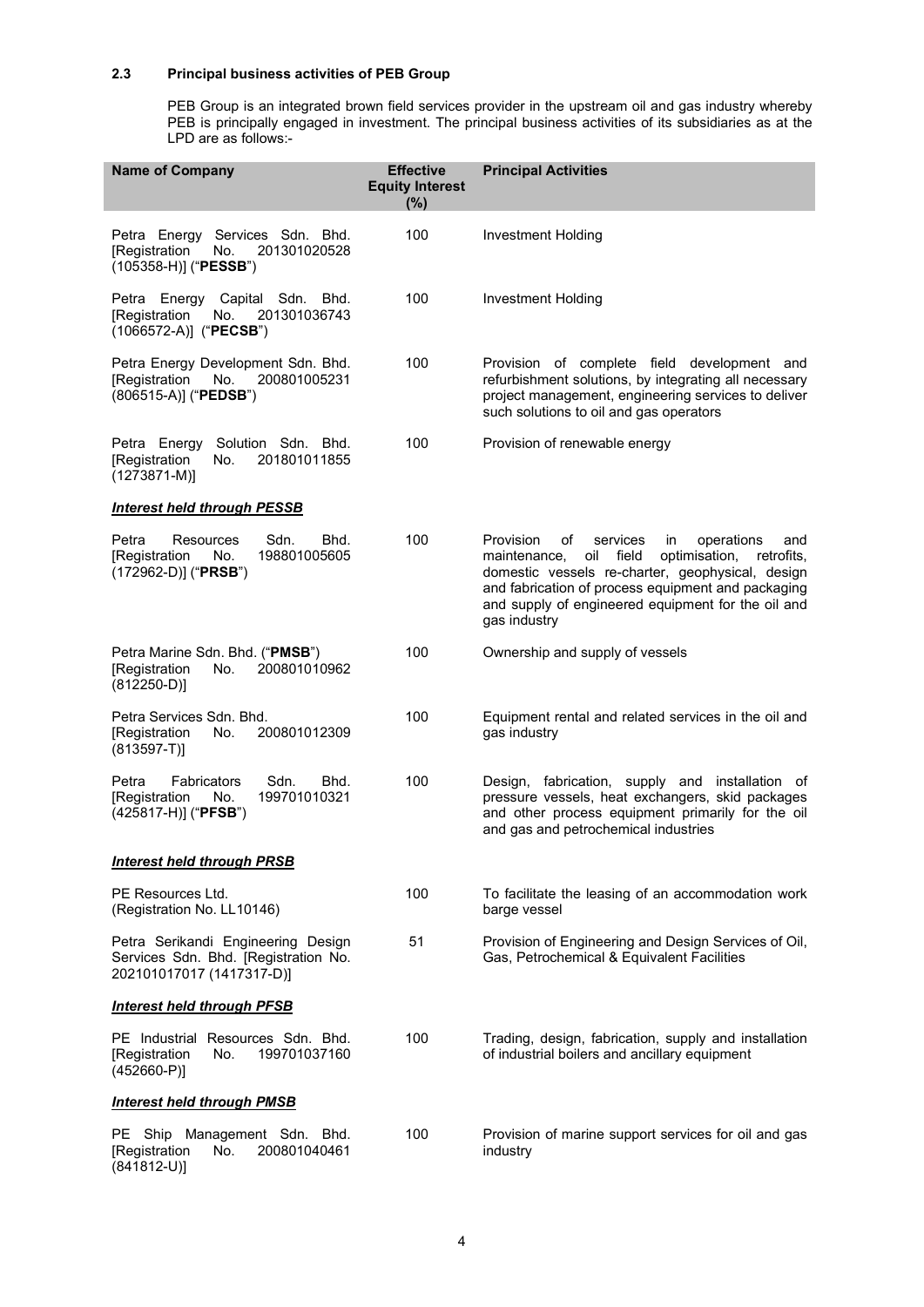| <b>Name of Company</b>                                                                     | <b>Effective</b><br><b>Equity Interest</b><br>(%) | <b>Principal Activities</b>                                                                                                                                              |
|--------------------------------------------------------------------------------------------|---------------------------------------------------|--------------------------------------------------------------------------------------------------------------------------------------------------------------------------|
| Interest held through PECSB                                                                |                                                   |                                                                                                                                                                          |
| PE Marine Ltd.<br>(Registration No. LL09503)                                               | 100                                               | To facilitate the leasing of an accommodation work<br>barge vessels                                                                                                      |
| PE Challenger Ltd.<br>(Registration No. LL10047)                                           | 100                                               | To facilitate the leasing of transaction of a work<br>barge vessels                                                                                                      |
| PE Marine One Ltd.<br>(Registration No. LL06749)                                           | 100                                               | Trading-carry on offshore leasing business                                                                                                                               |
| <b>Interest held through PEDSB</b>                                                         |                                                   |                                                                                                                                                                          |
| PE Development Ltd.<br>(Registration No. LL09925)                                          | 100                                               | To facilitate financing for PEDSB                                                                                                                                        |
| Coastal Energy KBM Sdn. Bhd.<br>[Registration<br>201201027365<br>No.<br>$(1011855-W)$      | 30                                                | Contractor for the Small Field Risk Service Contract<br>in KBM Cluster fields                                                                                            |
| Khausar Energy Sdn. Bhd.<br>[Registration<br>201801004571<br>No.<br>$(1266585-W)$          | 50                                                | Building portfolio for business development and<br>production in relation to the oil and gas activities                                                                  |
| Petra Energy MOPU Sdn. Bhd.<br>[Registration<br>No.<br>202001013055<br>$(1369375-W)$       | 100                                               | Mobile Offshore Facilities Ownership and Supply of<br><b>Marine Services</b>                                                                                             |
| Petra Upstream Malaysia Sdn. Bhd.<br>202001014796<br>[Registration<br>No.<br>$(1371116-D)$ | 100                                               | Development and Production of Marginal or Small<br>O&G<br>Fields<br>Provision<br>of<br>Operation,<br>and<br>Enhancement<br>Maintenance<br>Production<br>and<br>Services. |

### 2.4 Classes of Related Parties

 The Proposed Renewal of Existing Shareholders Mandate would apply to RRPT entered into by PEB Group which involves the interest, direct or indirect, of the following Related Parties described below. Details of such Related Parties including their relationship with PEB and their names are as follows:-

| No. | <b>Names</b>                                          | <b>Principal activities</b>                                                                                         | <b>Relationship</b>                                                                                                                                                                                                                                                                                                                                                                                                                                                                                   |
|-----|-------------------------------------------------------|---------------------------------------------------------------------------------------------------------------------|-------------------------------------------------------------------------------------------------------------------------------------------------------------------------------------------------------------------------------------------------------------------------------------------------------------------------------------------------------------------------------------------------------------------------------------------------------------------------------------------------------|
| 1.  | Ahmadi<br>bin<br>Dato<br>Yusoff<br>("Dato<br>Ahmadi") | Not applicable                                                                                                      | <b>Executive Director of PEB</b><br>$\bullet$<br>Director of Shorefield<br>Resources Sdn. Bhd.<br>("Shorefield Resources"), a Major Shareholder of<br><b>PFB</b><br>Director and shareholder of Shorefield Sdn. Bhd.<br>$\bullet$<br>("Shorefield"), the holding company of Shorefield<br>Resources<br>Director of OBYU Holding Sdn. Bhd. ("OBYU"), a<br>$\bullet$<br>controlling shareholder of Shorefield<br>Brother of Tan Sri Bustari, who is the controlling<br>$\bullet$<br>shareholder of OBYU |
| 2.  | <b>Shorefield Resources</b>                           | Investment holding                                                                                                  | Person connected to Dato Ahmadi- a company in which<br>he has interest by virtue of him being a director of<br>Shorefield Resources and by virtue of him being a<br>director and shareholder of Shorefield, the holding<br>company of Shorefield Resources. Also, by virtue of<br>him being the brother of Tan Sri Bustari, who is the<br>controlling shareholder of OBYU, a controlling<br>shareholder of Shorefield                                                                                 |
| 3.  | Shorefield                                            | electrification<br>Rural<br>construction<br>and<br>trading of electrical<br>supplies,<br>components<br>and<br>parts | Person connected to Dato Ahmadi- a company in which<br>he has interest by virtue of him being a director and<br>shareholder of Shorefield and by virtue of him being a<br>director of OBYU, a controlling shareholder of<br>Shorefield. Also, by virtue of him being the brother of<br>Tan Sri Bustari, the controlling shareholder of OBYU                                                                                                                                                           |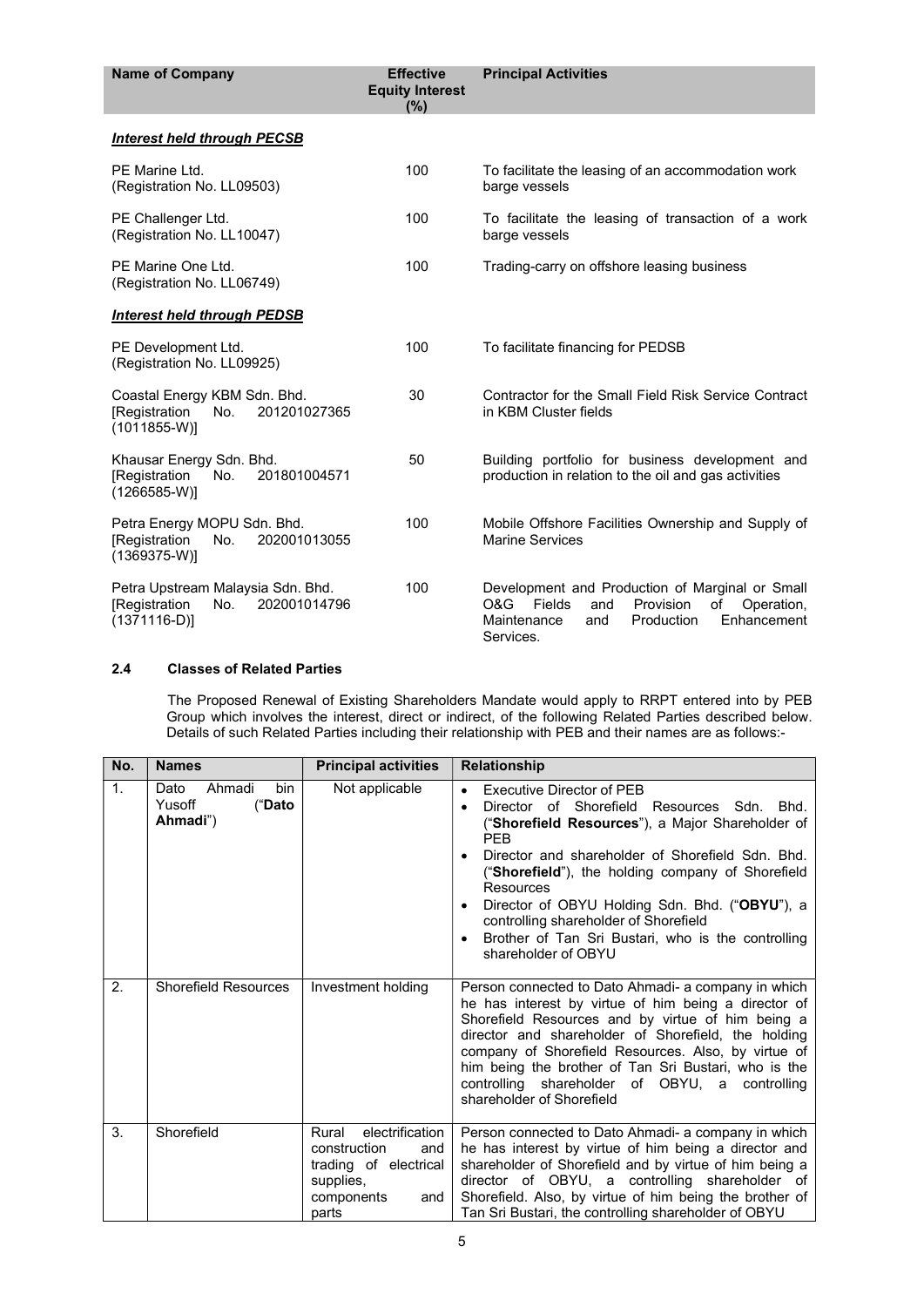| No.            | <b>Names</b>                                                 | <b>Principal activities</b>                                                                                      | <b>Relationship</b>                                                                                                                                                                                                      |
|----------------|--------------------------------------------------------------|------------------------------------------------------------------------------------------------------------------|--------------------------------------------------------------------------------------------------------------------------------------------------------------------------------------------------------------------------|
| $\mathbf{4}$ . | <b>OBYU</b>                                                  | Investment<br>(i)<br>holding<br>and<br>treasury services<br>(ii) Provision<br>of<br>business support<br>services | Person connected to Dato Ahmadi- a company in which<br>he has interest by virtue of him being a director of<br>OBYU. Also by virtue of him being the brother of Tan<br>Sri Bustari, the controlling shareholder of OBYU. |
| 5.             | bin<br>Tan Sri Bustari<br>Sri<br>("Tan<br>Yusuf<br>Bustari") | Not applicable                                                                                                   | Person connected to Dato Ahmadi by virtue of him<br>being the brother of Tan Sri Bustari, the ultimate<br>controlling shareholder of OBYU, Shorefield and<br>Shorefield Resources.                                       |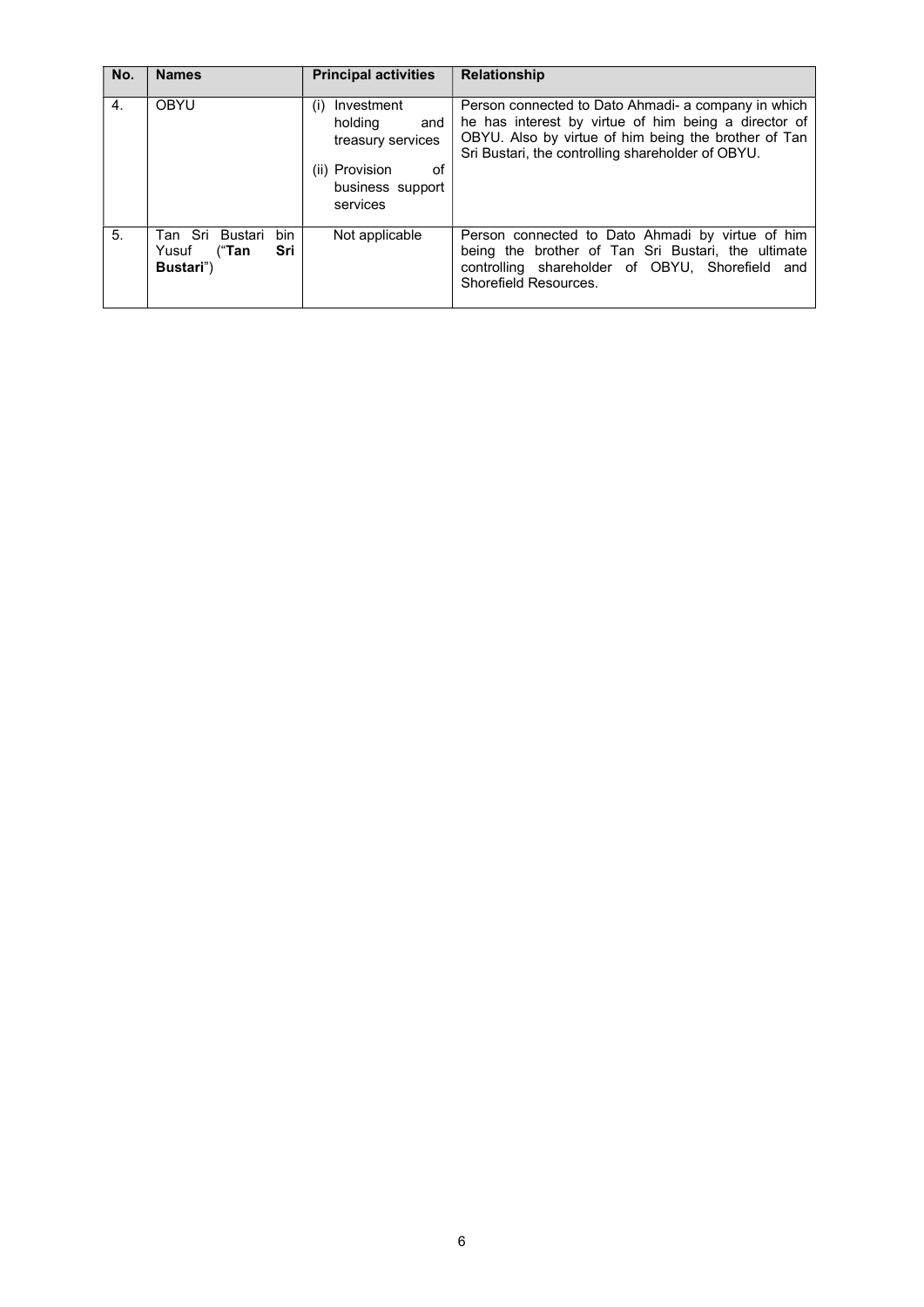#### 2.5 Details of nature of the RRPT and nature and extent of interest of the Related Parties in the RRPT

The RRPT to be covered under the Proposed Renewal of Existing Shareholders Mandate relate to transactions for the provision of renting services to PEB Group, which are necessary for the day-to-day operations and are in the normal course of business of the PEB Group, as follows:-

| No. | <b>Related</b><br>transacting party<br>(Seller/Provider) | <b>Related</b><br>transacting party<br>(Buyer/Recipient) | Name of interested<br><b>Related Parties *</b>                                           | <b>Nature</b><br><b>of</b><br>transactions                                                     | <b>Estimated</b><br>aggregate<br>value of transactions<br>from the date of 15 <sup>th</sup><br>AGM up to the date of<br>the 16 <sup>th</sup><br><b>AGM</b><br>as<br>disclosed<br>the<br>in<br>circular/statement<br>dated 22 April 2021 ^<br>(RM) | <b>Actual</b><br>value<br>transacted<br>from the date<br>of the<br>$15^{\text{th}}$<br>AGM up to 1<br>April 2022 @<br>(RM) | <b>Estimated</b><br>aggregate<br>value<br>οf<br>transactions<br>from the date of<br>the 16th AGM up<br>to the date of the<br>next subsequent<br>AGM#<br>(RM) |
|-----|----------------------------------------------------------|----------------------------------------------------------|------------------------------------------------------------------------------------------|------------------------------------------------------------------------------------------------|---------------------------------------------------------------------------------------------------------------------------------------------------------------------------------------------------------------------------------------------------|----------------------------------------------------------------------------------------------------------------------------|--------------------------------------------------------------------------------------------------------------------------------------------------------------|
|     | <b>OBYU</b>                                              | <b>PEB</b>                                               | Dato Ahmadi<br>$\bullet$<br><b>Shorefield Resources</b><br>Shorefield<br>Tan Sri Bustari | office<br>Renting<br>of<br>Levels 4<br>space<br>at<br>-6<br>of<br>Menara<br>and<br><b>OBYU</b> | 980,000                                                                                                                                                                                                                                           | 690,002                                                                                                                    | 828,000                                                                                                                                                      |
|     |                                                          |                                                          |                                                                                          | office<br>Renting<br>of<br>space at Level 13 of<br>Menara OBYU                                 | 372,000                                                                                                                                                                                                                                           | 303,046                                                                                                                    | 372,000                                                                                                                                                      |
|     |                                                          |                                                          |                                                                                          | Renting of signage<br>space at rooftop                                                         | 72,000                                                                                                                                                                                                                                            | 60,000                                                                                                                     | 72,000                                                                                                                                                       |

- \* Please refer to item 2.4 above for details of the principal activities and relationship.
- $\wedge$  The estimated aggregate value of transactions from the date of the 15<sup>th</sup> AGM to the date of the 16<sup>th</sup> AGM was based on estimation prepared by the Management for the period under consideration.
- @ The actual value transacted of each of the above transactions from the date on which the existing mandate was obtained on 20 May 2021 up to the LPD did not exceed the estimated value of 10% or more.
- # The estimated aggregate value of transaction is based on the prevailing rates within the vicinity/prices obtained from the Related Parties and past transactions and/or Management estimates on the assumption that current level of transactions will continue and all external conditions remain unchanged or may vary and are subject to changes. The prices or rates and its terms and conditions however, may vary and subject to changes depending on market forces.

#### 2.6 Outstanding RRPT Receivables

There is no amount due and owing to the PEB Group by its Related Parties pursuant to the RRPT, and hence, the disclosures as required under Paragraphs 16A and 16B in Annexure PN 12-A of the Listing Requirements, are not applicable.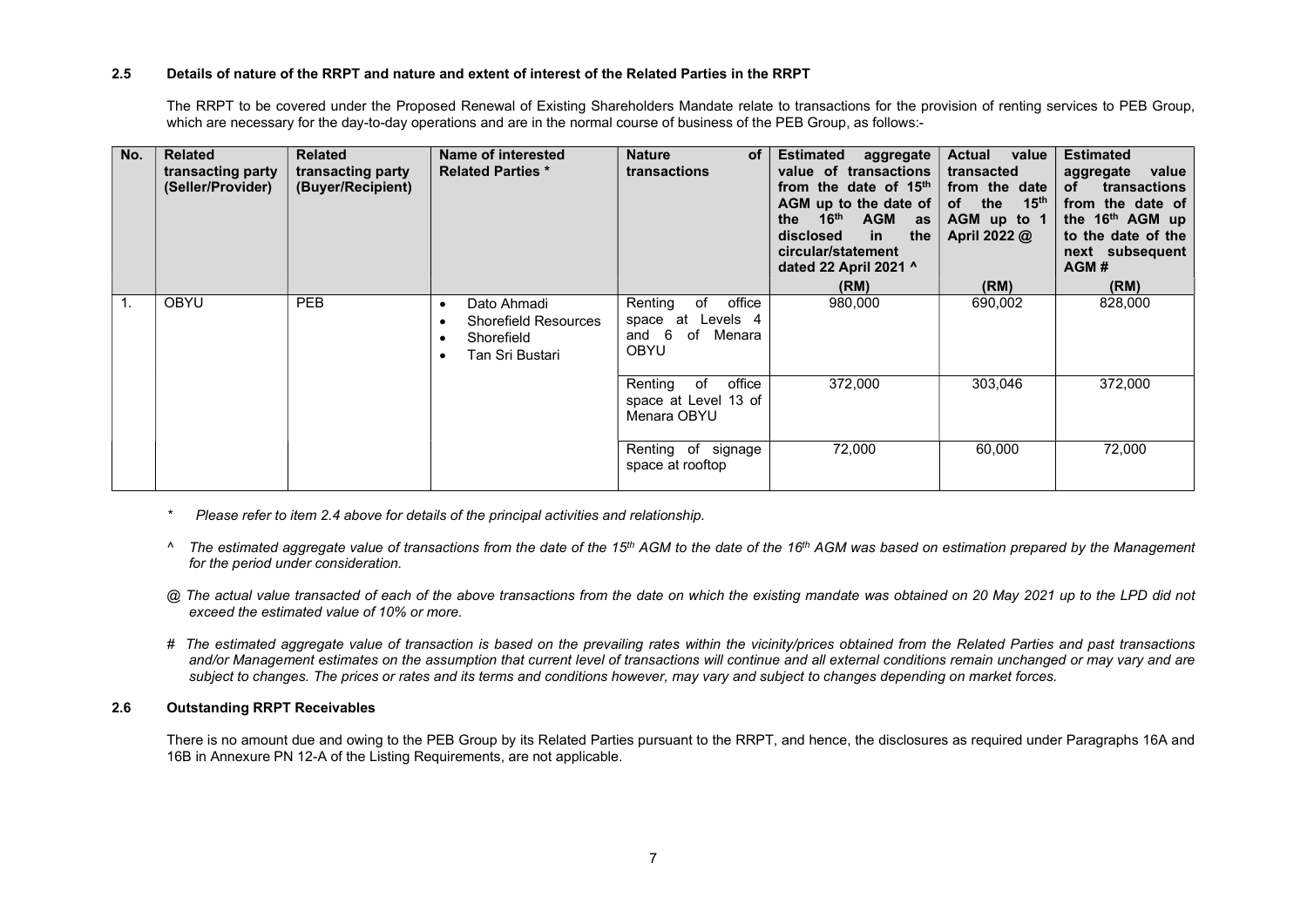#### 3. RATIONALE FOR THE RRPT AND BENEFITS TO THE PEB GROUP

PEB is renting the office space at Menara OBYU, Jalan PJU 8/8A, Damansara Perdana, 47820 Petaling Jaya, Selangor Darul Ehsan ("Demised Premise") as its head office in West Malaysia. The Demised Premise is strategically located in town area with ample car parks and facilities within the vicinity.

The RRPT with the Related Parties are all conducted in the ordinary course of business and are recurring transactions of a revenue and trading in nature which are necessary for day-to-day operations. The RRPT may be constrained by time-sensitive, frequent nature and confidentiality of such transactions, and it may be impractical to seek shareholders' approval on a case-by-case basis before entering into the RRPT. As such, the Board of Directors is seeking a shareholders' mandate pursuant to Paragraph 10.09 of the Listing Requirements for the RRPT described in Section 2.4 above to allow the PEB Group to enter into such RRPT which will be made or made at an arm's length basis and on normal commercial terms which are not more favourable to the Related Parties than those generally available to the public and are not to the detriment of the minority shareholders of the Company and which are not prejudicial to the interest of the shareholders.

Transacting with the Related Parties is expected to be beneficial to the PEB Group as it would facilitate the business needs on the best possible terms and conditions. The rental rate for the Demised Premise is in tandem with rates within the vicinity. With this, the RRPT would allow the PEB Group to better manage its operations efficiently.

Obtaining a renewal of existing shareholders mandate for the RRPT on an annual basis would facilitate the PEB Group to continue transacting with the Related Parties without having to make multiple announcements and/or convene a separate general meeting to seek shareholders' approval or mandate. This will avoid the need to convene a separate general meetings on an ad hoc basis, which would incur additional costs, and consequently, improve corporate administration efficiency and allow resources and time to be channelled towards attaining other corporate objectives.

#### 4. METHODS OR PROCEDURES FOR DETERMINATION OF TRANSACTION PRICE AND TERMS OF THE RRPT CONTEMPLATED UNDER THE PROPOSED RENEWAL OF EXISTING SHAREHOLDERS MANDATE

The RRPT will only be entered into after taking into account the pricing and other related factors. The prices will be determined by market forces similar to those prices for transactions with unrelated third parties, and references will be made to surveys and/or valuations to be undertaken to gather information on market prices where applicable.

The terms and conditions of the RRPT will be determined by the Related Parties' usual commercial terms or in accordance with applicable market norm.

The Audit Committee periodically reviews the procedures set to monitor related party transactions to ensure that these transactions are carried out on normal commercial terms not more favourable to the Related Party than those generally available to the public and are not detrimental to the minority shareholders of the Company.

All reviews by the Audit Committee are reported to the Board for further action. In its review and approval of such transactions, the Audit Committee may, as it deems fit, request for additional information pertaining to the transactions from independent sources or professionals.

#### 5. THRESHOLDS FOR THE APPROVAL OF RRPT WITHIN THE PEB GROUP AND THE DISCLOSURE, REVIEW, INTERNAL CONTROL AND APPROVAL PROCEDURES FOR THE RRPT

The PEB Group has established guidelines and procedures to ensure that the RRPT are undertaken on an arms' length basis and on normal commercial terms consistent with the usual business practices and policies and on transaction prices and terms, which are not more favourable to the Related Parties than those available to third parties/public and are not to the detriment of the minority shareholders.

The PEB Group has structured and put in place the following disclosure, review, internal control and approval procedures for the RRPT:-

(i) A list of Related Parties is circulated within the PEB Group and all Directors and management are notified that all RRPT are required to be undertaken on an arms' length basis and on normal commercial terms and not more favourable than those generally available to third parties or the public and are not to the detriment of the minority shareholders.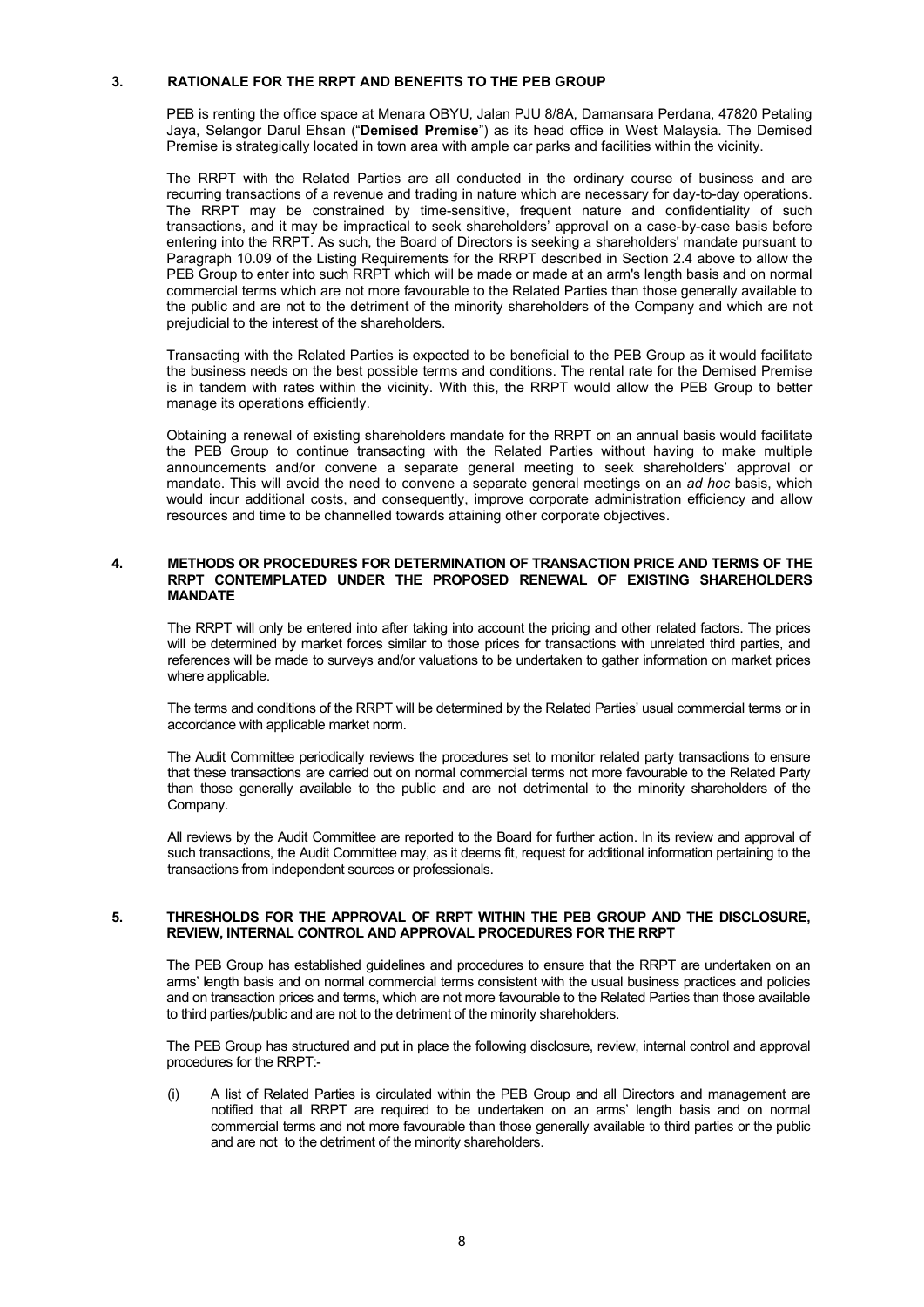- (ii) Mandated RRPT would be tabled to the Audit Committee for review on a quarterly basis. In its review of such transactions, the Audit Committee may, as it deems fit, request for additional information pertaining to transactions from independent sources. Any mandated RRPT exceeding the respective mandated aggregate transaction value as given in item 2.5 above will require approval of the Audit Committee and the Board. Any deviation of 10% or more exceeding the mandated value will be announced to Bursa Securities in addition to the review and approval by the Audit Committee and the Board.
- (iii) All mandated RRPT below the respective mandated aggregate transaction value will be reviewed by personnel of at least managerial level, provided always that such personnel has no interest in the transaction. Approval of the RRPT needs to adhere to the authorisation limit of the Group at all instances.
- (iv) RRPT within the PEB Group which are not under the shareholder mandate shall be reviewed by the Chief Financial Officer and approved by the Audit Committee and the Board before the transactions are entered into.
- (v) Records shall be maintained to capture all RRPT which are entered into pursuant to the Proposed Renewal of Existing Shareholders Mandate to ensure that relevant approvals have been obtained and review procedures are adhered to. Details of all RRPT made during the financial year shall be disclosed in the annual report in accordance with Paragraph 3.1.5 of Practice Note 12 of the Listing Requirements, which includes information on the breakdown of the aggregate value of the RRPT made during the financial year, type of RRPT made and the names of the Related Parties involved in each type of the RRPT made and their relationship with PEB.
- (vi) The Audit Committee shall continuously review the adequacy and appropriateness of the procedures, as and when required, with authority to sub-delegate to individuals or committee(s) within the Company as they deem appropriate.
- (vii) The annual internal audit plan shall incorporate a review of all RRPT to ensure that relevant approvals have been obtained and review procedures are adhered. The Audit Committee shall review the internal audit reports to ascertain that the procedures established to monitor RRPT have been complied with.
- (viii) A yearly review on the RRPT would be carried out prior to seeking a renewal of the shareholders mandate for the RRPT, if required, to ensure that the RRPT will be undertaken on an arms' length basis and on normal commercial terms and are on terms not more favourable to the Related Parties than those generally available to the public and are not to the detriment of the minority shareholders.
- (ix) The Board and Audit Committee shall have overall responsibility for the determination of the review procedures. If a member of the Board or Audit Committee has an interest in the transaction concerned, he/she will abstain from any deliberation and decision making by the Board or Audit Committee in respect of the said transaction.

All the department concerned in the PEB Group would be notified and advised of the RRPT and the relevant compliances with the Listing Requirements. They are also advised that all transactions undertaken by the PEB Group regardless whether with Related Parties or unrelated third parties should be undertaken on an arms' length basis and on normal commercial terms and on terms not more favourable to any parties than those generally available to the public and are not detrimental to the minority shareholders of PEB.

#### 6. INTERESTS OF THE DIRECTORS, MAJOR SHAREHOLDERS AND/OR PERSONS CONNECTED TO THEM

The direct and indirect shareholdings of the Directors, Major Shareholders and/or persons connected to them who have interests, direct and indirect, in the Proposed Renewal of Existing Shareholders Mandate, as at the LPD are as follows:-

| <b>Interested Parties</b>        | No. of Shares held |       |                 |      |  |  |  |
|----------------------------------|--------------------|-------|-----------------|------|--|--|--|
|                                  | <b>Direct</b>      | %     | <b>Indirect</b> | $\%$ |  |  |  |
| Director                         |                    |       |                 |      |  |  |  |
| Dato Ahmadi                      |                    |       |                 |      |  |  |  |
| Major Shareholder of PEB         |                    |       |                 |      |  |  |  |
| <b>Shorefield Resources</b><br>٠ | 93,212,800         | 29.04 |                 |      |  |  |  |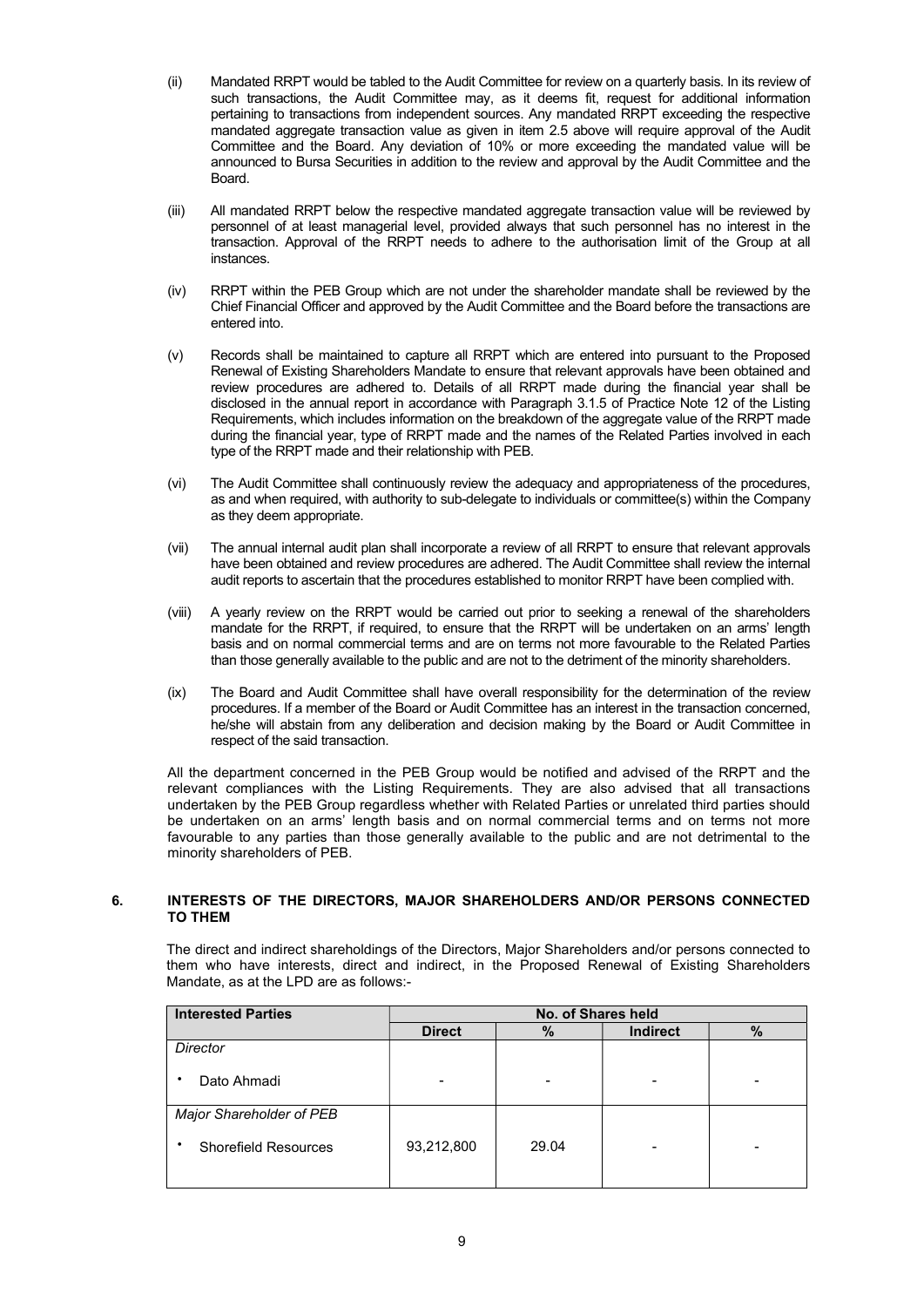| <b>Interested Parties</b>                                          | No. of Shares held |                                                      |                                           |                         |  |  |
|--------------------------------------------------------------------|--------------------|------------------------------------------------------|-------------------------------------------|-------------------------|--|--|
|                                                                    | <b>Direct</b>      | %                                                    | <b>Indirect</b>                           | $\%$                    |  |  |
| the<br>Persons<br>connected<br>to<br>Director or Major Shareholder |                    |                                                      |                                           |                         |  |  |
| Shorefield<br><b>OBYU</b><br>Tan Sri Bustari                       |                    | $\overline{\phantom{a}}$<br>$\overline{\phantom{a}}$ | 93,212,800*<br>93,212,800*<br>93.212.800* | 29.04<br>29.04<br>29.04 |  |  |

Held under Shorefield Resources [Deemed interested pursuant to Section 8 of the Act].

The interested Director, namely Dato Ahmadi, who is interested in the Proposed Renewal of Existing Shareholders Mandate, has abstained and will continue to abstain from all deliberations and voting in respect of the Proposed Renewal of Existing Shareholders Mandate involving him at Board Meetings and shall also abstain from voting in respect of his direct and/or indirect shareholdings in the Company on the ordinary resolution to be tabled in respect of the Proposed Renewal of Existing Shareholders Mandate in which he is interested in at the forthcoming 16<sup>th</sup> AGM of the Company.

The interested Major Shareholder, namely Shorefield Resources shall abstain from voting in respect of their direct and/or indirect shareholdings in the Company on the ordinary resolution to be tabled in respect of the Proposed Renewal of Existing Shareholders Mandate in which they are interested in at the forthcoming 16th AGM of the Company.

The persons connected, as listed above, will also abstain from deliberations and voting into the ordinary resolution to be tabled in respect of the Proposed Shareholders Mandate in which they are interested in at the forthcoming 16<sup>th</sup> AGM of the Company.

Save for the above interested parties, none of the other Directors or Major Shareholders and/or persons connected to them have any interest direct and indirect in the Proposed Renewal of Existing Shareholders Mandate.

### 7. EFFECT OF THE PROPOSED RENEWAL OF EXISTING SHAREHOLDERS MANDATE

The Proposed Renewal of Existing Shareholders Mandate will not have any effect on the issued share capital, the shareholdings of the Major Shareholder and the consolidated NA of the PEB Group. The Proposed Renewal of Existing Shareholders Mandate is also not expected to have any material effect on the EPS of the PEB Group for the FYE 31 December 2021.

### 8. APPROVAL REQUIRED

The Proposed Renewal of Existing Shareholders Mandate is subject to the approval of the shareholders of PEB at the forthcoming 16<sup>th</sup> AGM.

### 9. AUDIT COMMITTEE'S STATEMENT

 The Audit Committee of the Company has seen and reviewed the methods or procedures mentioned in item 4 above and is of the view that the said methods or procedures are sufficient to ensure that the RRPT are undertaken on an arms' length basis and on transaction price and on normal commercial terms which are not more favourable to the Related Parties than those generally available to the public and are not detrimental to the minority shareholders of PEB.

The Audit Committee is of the view that the PEB Group has in place adequate procedures and processes to monitor, track and identify RRPT in a timely and orderly manner. The Audit Committee reviews these procedures and processes annually or from time to time where relevant and feasible.

### 10. BOARD OF DIRECTORS' RECOMMENDATION

The Board (save and except for the interested Director, Dato Ahmadi), after having considered the Proposed Renewal of Existing Shareholders Mandate as set out above, is of the opinion that the Proposed Renewal of Existing Shareholders Mandate is in the best interest of the Company. The Board (save for the interested Director, Dato Ahmadi) therefore recommends that you vote in favour of the ordinary resolution approving the Proposed Renewal of Existing Shareholders Mandate to be tabled at the forthcoming 16<sup>th</sup> AGM.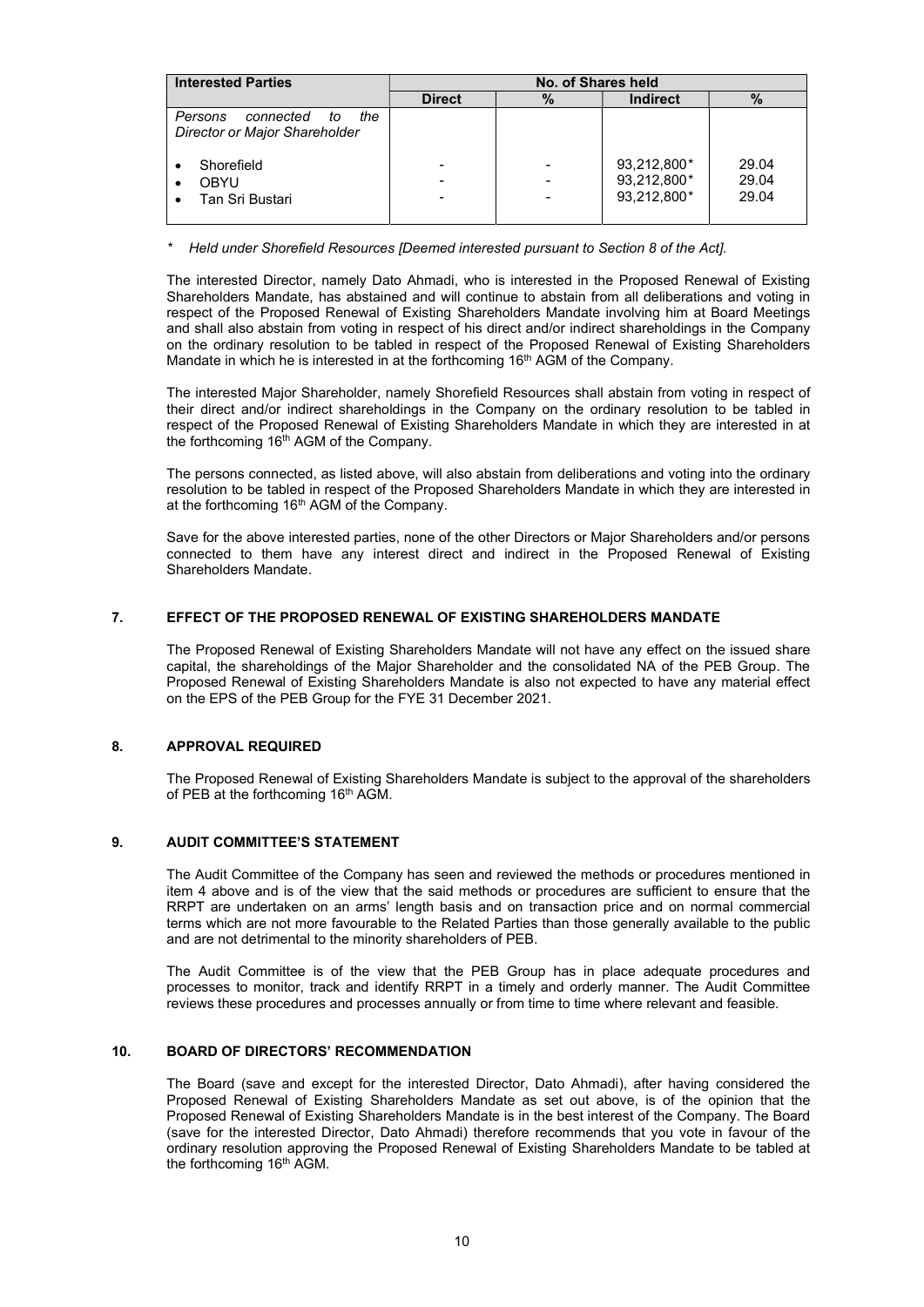### 11. 16th AGM

The ordinary resolution pertaining to the Proposed Renewal of Existing Shareholders Mandate is set out in the Notice of the 16<sup>th</sup> AGM in the Annual Report 2021. An Extract of the same is in the attached Appendix I of this Circular/Statement.

The 16<sup>th</sup> AGM will be held on a fully virtual basis at the Broadcast Venue at Meeting Room, Level 3, Menara OBYU, 4 Jalan PJU 8/8A, Bandar Damansara Perdana, 47820 Petaling Jaya, Selangor Darul Ehsan on Wednesday, 25 May 2022 at 11:00 a.m. The Notice of the 16<sup>th</sup> AGM together with the Form of Proxy and Administrative Guide are set out in the Annual Report 2021 of the Company available on the Company's website at www.petraenergy.com.my.

A member entitled to attend and vote at the 16<sup>th</sup> AGM is entitled to appoint up not more than two (2) proxies to attend and vote on his behalf. If you intend to appoint a proxy to attend and vote at the 16<sup>th</sup> AGM on your behalf, the Form of Proxy must be completed and deposited at Securities Services (Holdings) Sdn. Bhd. of Level 7, Menara Milenium, Jalan Damanlela, Pusat Bandar Damansara, Damansara Heights, 50490 Kuala Lumpur, Wilayah Persekutuan not later than forty-eight (48) hours before the time fixed for holding the 16<sup>th</sup> AGM or any adjournment thereof. The lodgement of the Form of Proxy will not preclude you from attending and voting in person at the meeting should you subsequently wish to do so. Alternatively, the Form of Proxy can also be submitted electronically via Securities Services e-Portal at <u>https://sshsb.net.my/login.aspx</u> before the Form of Proxy submission cutoff time as mentioned above. For further information on the electronic submission of Form of Proxy, kindly refer to the Administrative Guide.

#### 12. FURTHER INFORMATION

 Shareholders are requested to refer to the attached Appendix II of this Circular/Statement for further information.

Yours faithfully for and on behalf of the Board PETRA ENERGY BHD.

…………………………………………………………… DATO' ANTHONY @ FIRDAUZ BIN BUJANG Executive Director/Group Chief Executive Officer

#### THE REST OF THIS PAGE IS INTENTIONALLY LEFT BLANK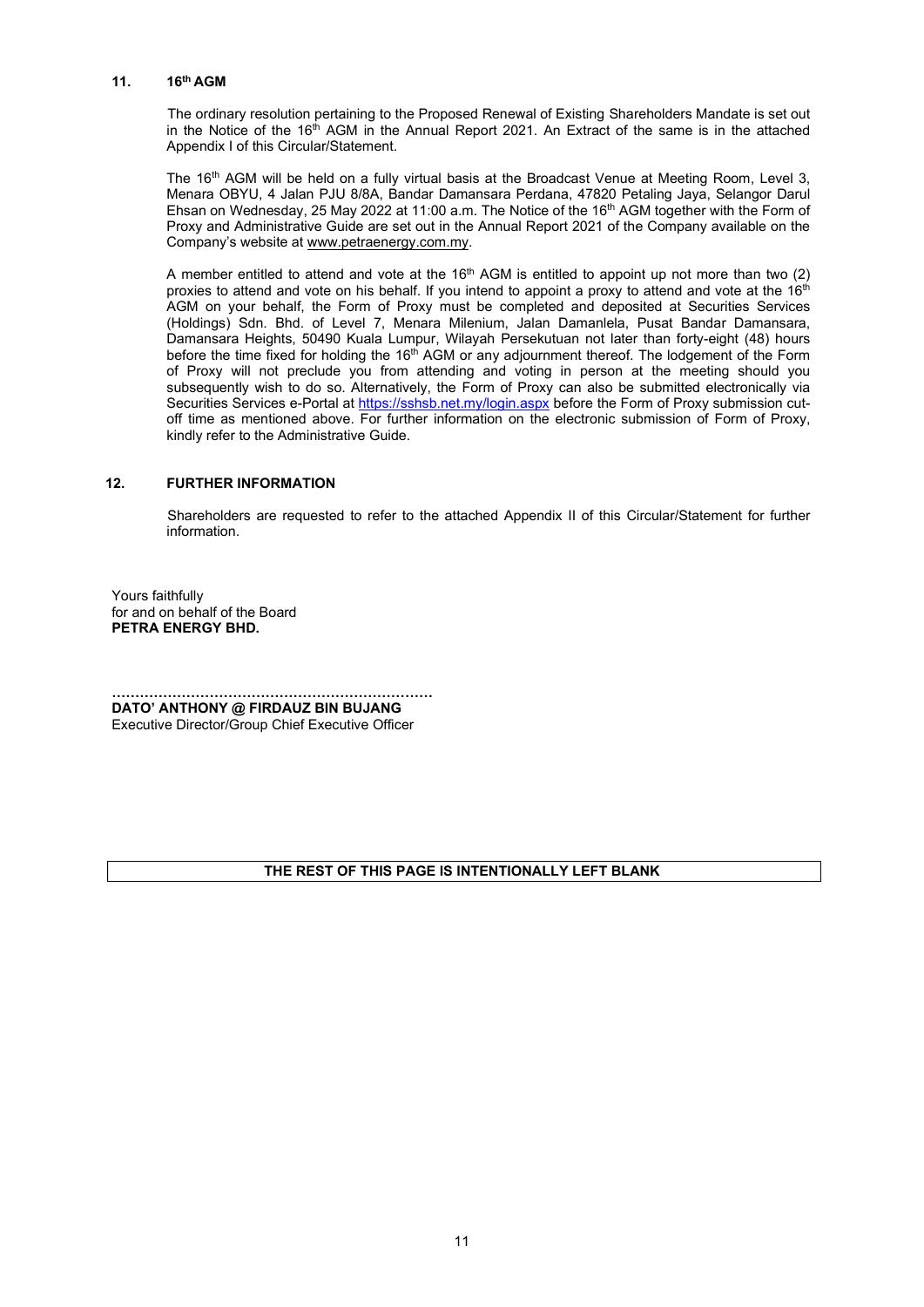PART B

PROPOSED RENEWAL OF SHARE BUY-BACK AUTHORITY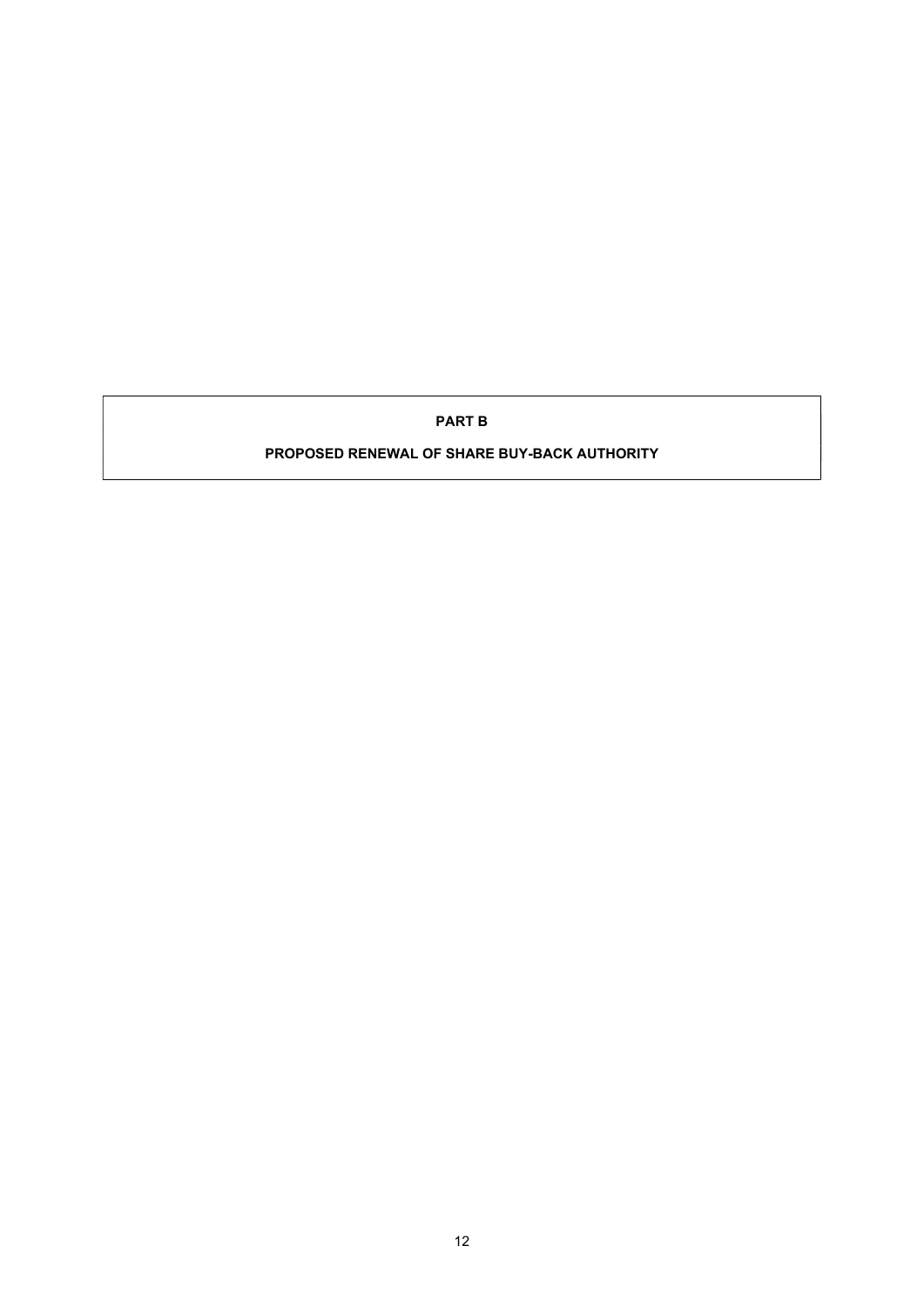

PETRA ENERGY BHD. [Registration No. 200501036241 (718388-H)] (Incorporated in Malaysia)

Registered Office:

Suite 13.02, Level 13, Menara OBYU, 4, Jalan PJU 8/8A, Bandar Damansara Perdana, 47820 Petaling Jaya, Selangor Darul Ehsan

26 April 2022

### Board of Directors

Tan Sri Datuk Seri Panglima Sulong bin Matjeraie (Chairman/Independent Non-Executive Director) Abdul Rahim bin Abdul Hamid (Senior Independent Non-Executive Director) Ng Ing Peng (Independent Non-Executive Director) Gian Carlo Maccagno (Non-Independent Non-Executive Director) Dato' Anthony @ Firdauz bin Bujang (Executive Director/Group Chief Executive Officer) Dato Ahmadi bin Yusoff (Executive Director) Simon Ong (Executive Director)

### To: The Shareholders of PEB

Dear Sir/Madam,

### PROPOSED RENEWAL OF SHARE BUY-BACK AUTHORITY

#### 1. INTRODUCTION

The Company had at the  $15<sup>th</sup>$  AGM held on 20 May 2021, obtained its shareholders' approval on the proposed renewal of share buy-back exercise to purchase up to 10% of the total number of issued shares in the ordinary share capital of the Company at any point of time through Bursa Securities.

In accordance with the Listing Requirements governing the purchase of a listed issuer's own shares by the listed issuer itself, the aforesaid approval will continue to be in force until the conclusion of the forthcoming 16<sup>th</sup> AGM of the Company, which will be held on a fully virtual basis at the Broadcast Venue at Meeting Room, Level 3, Menara OBYU, 4 Jalan PJU 8/8A, Bandar Damansara Perdana, 47820 Petaling Jaya, Selangor Darul Ehsan on Wednesday, 25 May 2022 at 11:00 a.m.

The Company had also on 13 April 2022, announced that the Board proposes to seek the shareholders' approval for the Proposed Renewal of Share Buy-Back Authority.

THE PURPOSE OF THIS CIRCULAR/STATEMENT IS TO PROVIDE YOU WITH THE RELEVANT INFORMATION AND TO EXPLAIN THE DETAILS OF THE PROPOSED RENEWAL OF SHARE BUY-BACK AUTHORITY TOGETHER WITH THE RECOMMENDATION OF YOUR BOARD TO SEEK YOUR APPROVAL FOR THE RESOLUTION IN RELATION TO THE PROPOSED RENEWAL OF SHARE BUY-BACK AUTHORITY TO BE TABLED AT THE FORTHCOMING 16TH AGM. THE NOTICE OF THE 16TH AGM TOGETHER WITH THE FORM OF PROXY AND ADMINISTRATIVE GUIDE ARE SET OUT IN THE COMPANY'S ANNUAL REPORT 2021 AVAILABLE ON THE COMPANY'S WEBSITE AT WWW.PETRAENERGY.COM.MY.

SHAREHOLDERS OF PEB ARE ADVISED TO READ AND CONSIDER CAREFULLY THE CONTENTS OF THIS CIRCULAR/STATEMENT TOGETHER WITH THE APPENDICES CONTAINED HEREIN BEFORE VOTING ON THE RESOLUTION PERTAINING TO THE PROPOSED RENEWAL OF SHARE BUY-BACK AUTHORITY AT THE FORTHCOMING 16TH AGM.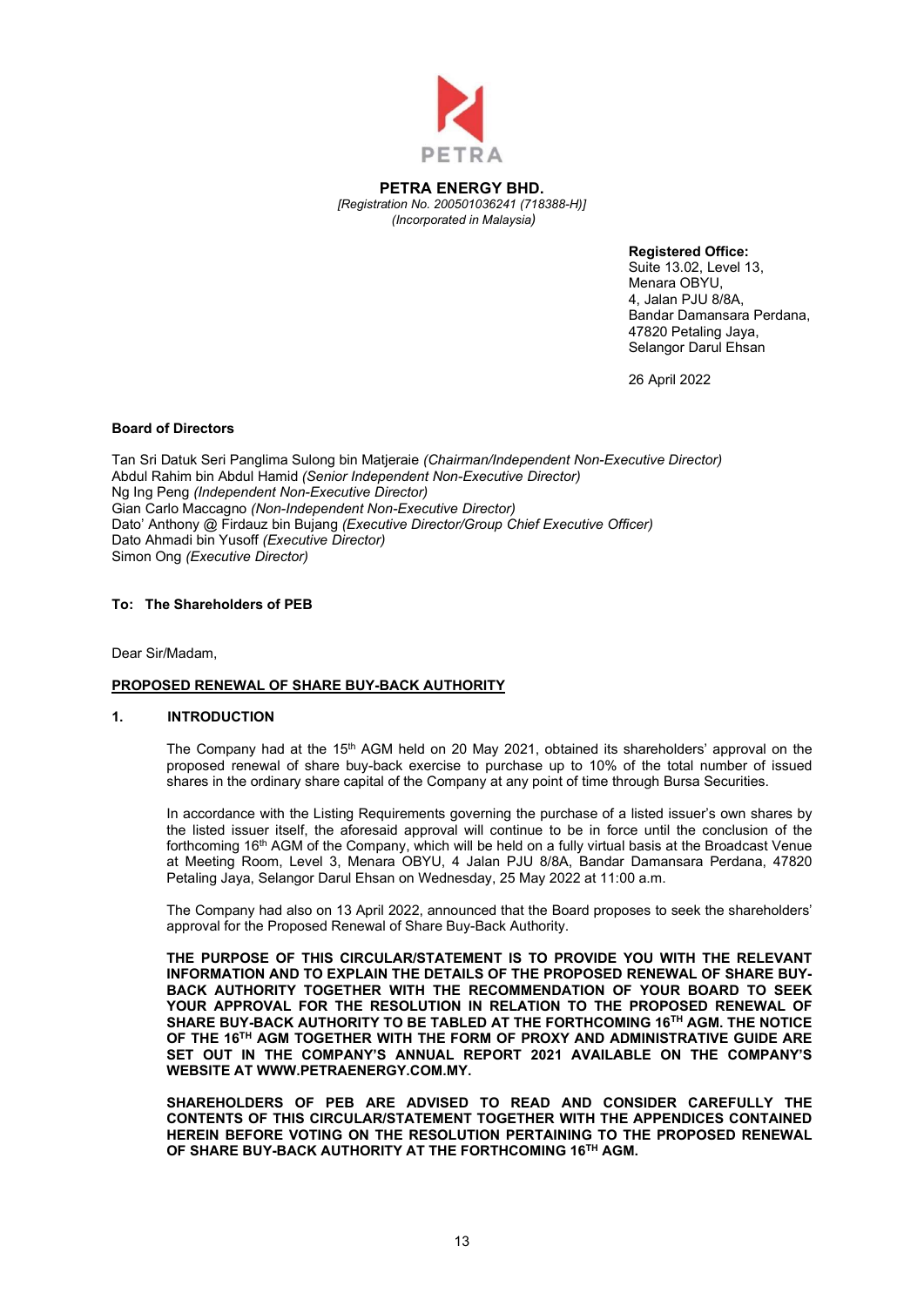### 2. DETAILS OF THE PROPOSED RENEWAL OF SHARE BUY-BACK AUTHORITY

 The Board proposes to seek approval from the shareholders for a renewal of authorisation to enable the Company to continue to purchase up to 10% of the total number of issued shares in the ordinary share capital of the Company as quoted on Bursa Securities at any point of time.

 As at LPD, the total number of issued shares in the ordinary share capital of the Company stood at 321, 750,000 ordinary shares (inclusive of 807,800 ordinary shares already purchased and retained as Treasury Shares).

 Under the existing share buy-back authority, the maximum number of Shares that may be bought back by the Company is up to 10% of the total number of issued shares in the ordinary share capital which is 32,175,000 shares (inclusive of 807,800 ordinary shares already purchased and retained as Treasury Shares).

The Proposed Renewal of Share Buy-Back Authority will be effective upon the passing of the ordinary resolution at the forthcoming 16<sup>th</sup> AGM of the Company and will continue to be in force until:-

- a) the conclusion of the next AGM of the Company following the general meeting at which such resolution was passed, at which time it will lapse unless by an ordinary resolution passed at that meeting, the authority is renewed, either unconditionally or subject to conditions;
- b) the expiration of the period within which the next AGM after that date is required by law to be held; or
- c) revoked or varied by an ordinary resolution passed by the shareholders at a general meeting,

whichever occurs first.

Pursuant to Paragraph 12.17 of the Listing Requirements, the Company may only purchase its own shares at a price which is not more than 15% above the weighted average market price of the PEB Shares for the past five (5) market days immediately preceding the date of purchase.

In the case of a resale or transfer of treasury shares, the Company may only resell or transfer the PEB Shares pursuant to Section 127(7) of the Act at:

- a) a price which is not less than the weighted average market price of the PEB Shares for the past five (5) market days immediately prior to the date of resale or transfer; or
- b) a discounted price of not more than 5% to the weighted average market price of the PEB Shares for the past five (5) market days immediately prior to the date of resale or transfer provided that:
	- i) the resale or transfer takes place not earlier than thirty (30) days from the date of purchase; and
	- ii) the resale or transfer price is not less than the cost of purchase of the PEB Shares being resold or transferred.

#### 3. RATIONALE FOR THE PROPOSED RENEWAL OF SHARE BUY-BACK AUTHORITY

The Proposed Renewal of Share Buy-Back Authority will enable the PEB Group to utilise any of its surplus financial resources, which is not immediately required for other uses, to purchase the PEB Shares. The Company may be able to stabilise the supply and demand of the PEB Shares in the open market and thereby support its fundamental values.

Further, the increase in EPS, if any, arising from the Proposed Renewal of Share Buy-Back Authority is expected to benefit the shareholders of the Company and carry positive impact on the market price of the Company.

The Purchased Shares can be held as treasury shares and resold or transferred on Bursa Securities with the intention of realising a potential gain without affecting the total number of issued shares in the ordinary share capital of the Company. Should any treasury shares be distributed as share dividends, this would serve to reward the shareholders of the Company.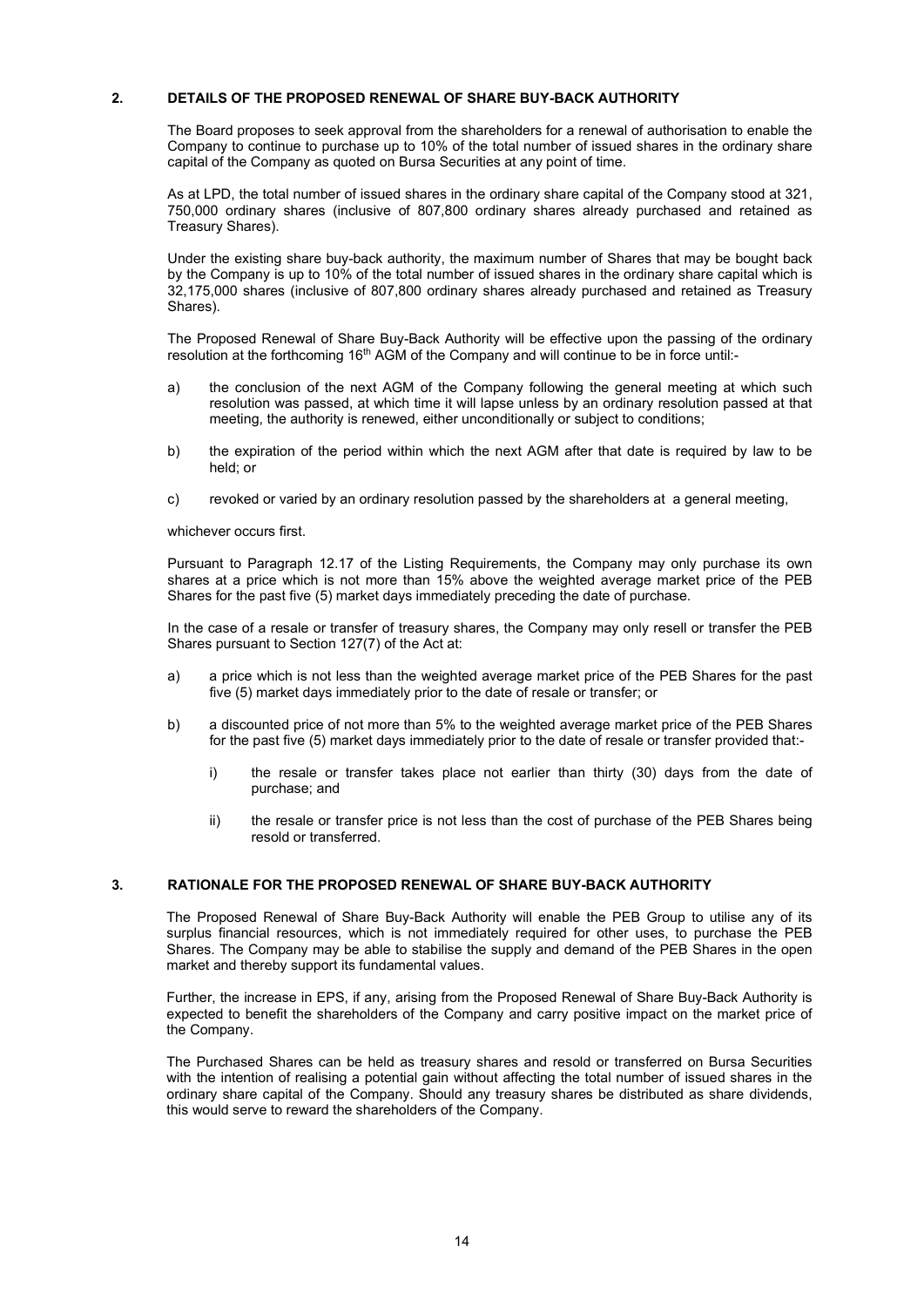### 4. RETAINED PROFITS

 In accordance with the Listing Requirements, the total maximum amount of funds to be allocated for the Proposed Renewal of Share Buy-Back Authority must be made wholly out of the Company's retained profits only based on the latest audited and unaudited financial statements. Therefore, the Board proposes that the maximum amount of funds to be utilised for any purchase of the PEB Shares shall not exceed the aggregate of the Company's said retained profits of RM13,471,000/- based on the Audited Financial Statements for the FYE 31 December 2021, which is the latest published financial statements of the Company.

#### 5. POTENTIAL ADVANTAGES AND DISADVANTAGES OF THE PROPOSED RENEWAL OF SHARE BUY-BACK AUTHORITY

#### Potential advantages

- where the Directors resolve to cancel the Shares so purchased, the Company expects to enhance the earnings of the Group as a result of the reduction in the issued share capital of the Company thereby enabling long term and genuine investors to enjoy any potential corresponding increase in the value of their investments in the Company;
- As permitted under Section 127 of the Act, where the Shares bought back are retained as Treasury Shares, the Director would have an option to distribute these Shares as dividends to reward shareholders; and
- the Company may be able to reduce any unwarranted volatility of its Shares and assist to stabilize the supply, demand and price of its Shares in the open market, thereby supporting the fundamental value of its Shares.

#### Potential disadvantages

- the Proposed Renewal of Share Buy-Back Authority, if implemented will reduce the financial resources of the Group. This may result in the Group having to forego future investment opportunities and/or any income that may derived from the deposit of such funds in interest bearing instruments. The Proposed Renewal of Share Buy Back Authority may result in a reduction of financial resources available for distribution in the form of cash dividends to the shareholders; and
- in the event that the Proposed Renewal of Share Buy-Back Authority is funded by bank borrowings, the Company's net cash flow may decline to the extent of the interest costs associated with such borrowings.

However, this disadvantage is mitigated by the prospect that the financial resources of the Group may increase, pursuant to the resale of the Purchased Shares held as Treasury Shares at prices higher than the purchase price.

The Proposed Renewal of Share Buy-Back Authority is not expected to cause any potential material disadvantage to the Company or its shareholders as any share buy-back exercise will be undertaken only after in-depth consideration of the financial resources of the Company and of the resultant impact of its shareholders.

The Directors, in exercising any decision on the Proposed Renewal of Share Buy-Back Authority and in subsequent resale of Treasury Shares on Bursa Securities, if any, will be mindful of the interests of the Company and its shareholders. It will be implemented only after due consideration of the financial resources of the Group and the resultant impact on the shareholders of the Company.

### 6. SOURCE OF FUNDS

 The amount allocated for the share buy-back would be financed by internally generated funds and/or bank borrowings.

 In the event that the Company decides to utilise external borrowings to finance the share buy-back, the Board will ensure that the Company has sufficient funds to repay the external borrowings and such repayment will not have a material effect on the Company's cash flow, operations and financial positions.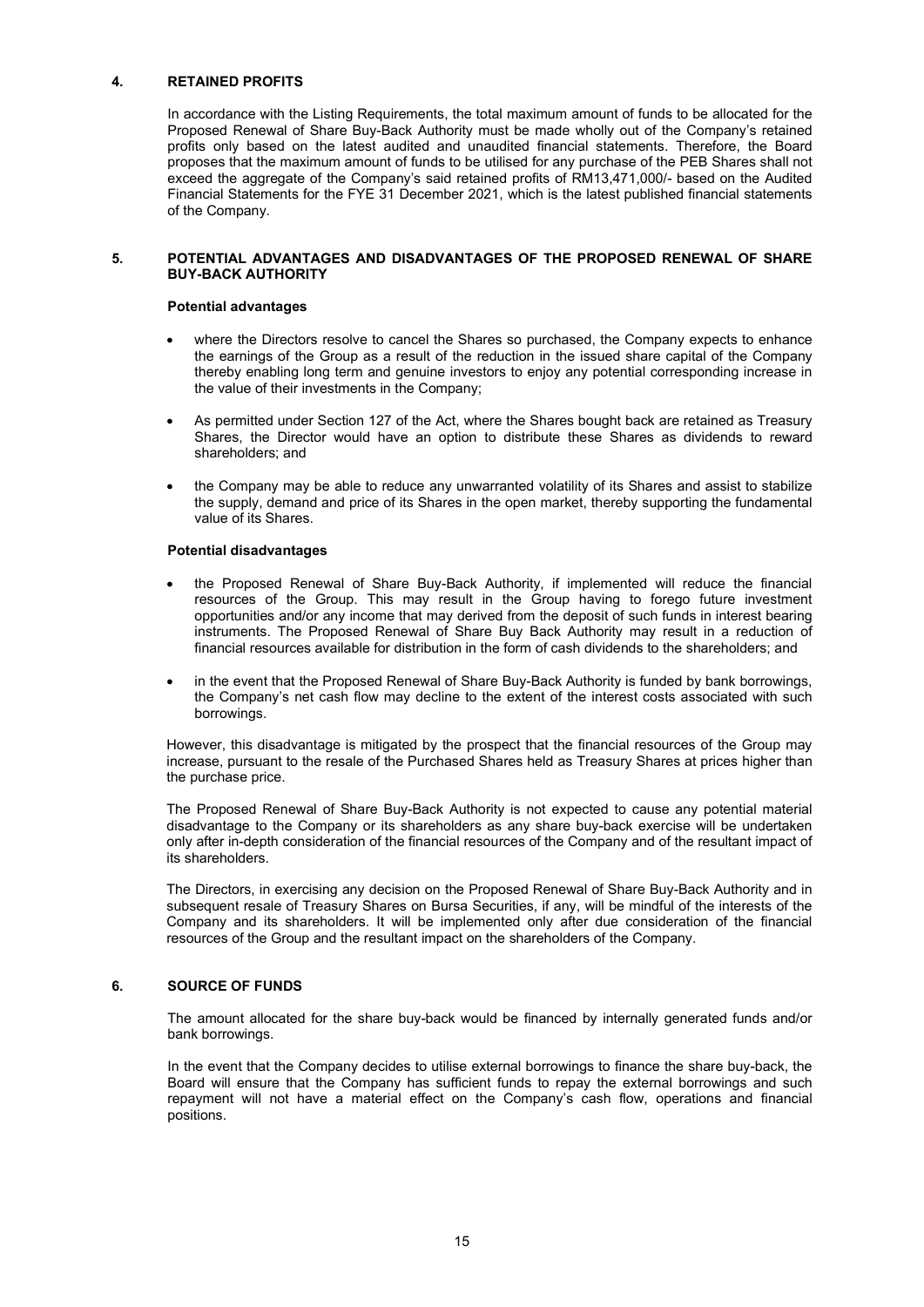#### 7. DIRECTORS' AND SUBSTANTIAL/MAJOR SHAREHOLDERS' SHAREHOLDINGS

 The following tables show the effects of the Proposed Renewal of Share Buy-back Authority on the direct and indirect interests of the Directors and Substantial/Major Shareholders and any person connected with the Directors and Substantial/Major Shareholders in the proposed purchase as at LPD:-

|                                                  | As at LPD                |                          |                           |                          | After full implementation of the Proposed Renewal of<br><b>Share Buy-back Authority *</b> |                          |                           |                          |
|--------------------------------------------------|--------------------------|--------------------------|---------------------------|--------------------------|-------------------------------------------------------------------------------------------|--------------------------|---------------------------|--------------------------|
| <b>Name</b>                                      | <b>Direct</b>            |                          |                           | <b>Indirect</b>          |                                                                                           | <b>Direct</b>            |                           | <b>Indirect</b>          |
|                                                  | No. of                   | $\frac{9}{6}$            | No. of                    | $\frac{9}{6}$            | No. of                                                                                    | $\frac{9}{6}$            | No. of                    | $\frac{9}{6}$            |
|                                                  | <b>Shares</b>            |                          | <b>Shares</b>             |                          | <b>Shares</b>                                                                             |                          | <b>Shares</b>             |                          |
| <b>Directors</b>                                 |                          |                          |                           |                          |                                                                                           |                          |                           |                          |
| Tan Sri Datuk Seri Panglima Sulong bin Matjeraie | $\blacksquare$           | $\overline{\phantom{a}}$ | $\blacksquare$            | $\overline{\phantom{a}}$ | $\blacksquare$                                                                            | $\overline{\phantom{a}}$ | $\blacksquare$            |                          |
| Abdul Rahim bin Abdul Hamid                      | $\blacksquare$           |                          |                           |                          | $\blacksquare$                                                                            | $\overline{\phantom{a}}$ |                           |                          |
| Ng Ing Peng                                      |                          | $\overline{\phantom{0}}$ | $\overline{\phantom{a}}$  | $\overline{\phantom{a}}$ |                                                                                           | $\sim$                   | $\blacksquare$            |                          |
| Gian Carlo Maccagno                              | $\blacksquare$           | $\overline{\phantom{a}}$ | $\overline{\phantom{a}}$  | $\overline{\phantom{a}}$ | $\blacksquare$                                                                            | $\overline{\phantom{a}}$ | $\overline{\phantom{a}}$  | $\overline{\phantom{a}}$ |
| Dato' Anthony @ Firdauz bin Bujang               | $\blacksquare$           | $\overline{\phantom{a}}$ | $\overline{\phantom{a}}$  | $\overline{\phantom{a}}$ | $\blacksquare$                                                                            | $\overline{\phantom{a}}$ | $\blacksquare$            |                          |
| Dato Ahmadi bin Yusoff                           | $\blacksquare$           | $\overline{\phantom{a}}$ | $\overline{\phantom{a}}$  | $\overline{\phantom{a}}$ | $\blacksquare$                                                                            | $\overline{\phantom{a}}$ | $\blacksquare$            |                          |
| Simon Ong                                        | $\blacksquare$           |                          |                           |                          |                                                                                           |                          | $\blacksquare$            |                          |
| <b>Substantial/Major Shareholders</b>            |                          |                          |                           |                          |                                                                                           |                          |                           |                          |
| Shorefield Resources Sdn. Bhd.                   | 93,212,800               | 29.04                    | $\blacksquare$            | $\blacksquare$           | 93,212,800                                                                                | 32.19                    | $\blacksquare$            |                          |
| Wasco Energy Ltd.                                | 86,550,000               | 26.97                    | $\overline{\phantom{a}}$  |                          | 86,550,000                                                                                | 29.89                    | $\blacksquare$            | $\blacksquare$           |
| Urusharta Jamaah Sdn. Bhd.                       | 29,980,112               | 9.34                     | $\overline{\phantom{a}}$  | $\overline{\phantom{a}}$ | 29,980,112                                                                                | 10.35                    |                           |                          |
| Dato' Mohamed Nizam bin Abdul Razak              | 29,250,000               | 9.11                     |                           |                          | 29,250,000                                                                                | 10.10                    |                           |                          |
| Shorefield Sdn. Bhd.                             |                          | $\blacksquare$           | 93,212,800(a)             | 29.04                    | $\overline{\phantom{a}}$                                                                  | $\blacksquare$           | 93,212,800(a)             | 32.19                    |
| OBYU Holdings Sdn. Bhd.                          | $\blacksquare$           |                          | $93,212,800^{(a)}$        | 29.04                    | $\blacksquare$                                                                            | $\overline{\phantom{0}}$ | $93,212,800^{(a)}$        | 32.19                    |
| Tan Sri Bustari bin Yusuf                        | $\blacksquare$           | $\blacksquare$           | $93,212,800^{(a)}$        | 29.04                    | $\blacksquare$                                                                            | $\blacksquare$           | 93,212,800(a)             | 32.19                    |
| Wah Seong Corporation Berhad                     | $\blacksquare$           | $\blacksquare$           | 86,550,000 <sup>(b)</sup> | 26.97                    | $\overline{\phantom{a}}$                                                                  | $\blacksquare$           | 86,550,000 <sup>(b)</sup> | 29.89                    |
| Wah Seong (Malaya) Trading Co. Sdn. Bhd.         | $\blacksquare$           | $\blacksquare$           | 86,550,000(c)             | 26.97                    |                                                                                           | $\blacksquare$           | 86,550,000(c)             | 29.89                    |
| Tan Kim Yeow Sendirian Berhad                    | $\overline{\phantom{0}}$ | $\blacksquare$           | 86,550,000 <sup>(d)</sup> | 26.97                    | $\overline{\phantom{0}}$                                                                  | $\blacksquare$           | 86,550,000 <sup>(d)</sup> | 29.89                    |
| Tony Tan @ Choon Keat                            | $\blacksquare$           | $\overline{\phantom{a}}$ | 86,550,000 <sup>(d)</sup> | 26.97                    | $\blacksquare$                                                                            | $\blacksquare$           | 86,550,000(d)             | 29.89                    |
| Tan Chin Nam Sdn. Bhd.                           |                          | $\overline{\phantom{0}}$ | 86,550,000 <sup>(d)</sup> | 26.97                    |                                                                                           | $\overline{\phantom{0}}$ | 86,550,000(d)             | 29.89                    |
| Midvest Asia Sdn. Bhd.                           | ,447,000                 | 0.45                     | 86,550,000(d)             | 26.97                    | 1,447,000                                                                                 | 0.50                     | 86,550,000(d)             | 29.89                    |
| Robert Tan Chung Meng                            |                          | $\blacksquare$           | 86,550,000(d)             | 26.97                    |                                                                                           | $\blacksquare$           | 86,550,000(d)             | 29.89                    |
| Chan Cheu Leong                                  | 30,000                   | 0.01                     | 86,550,000 <sup>(d)</sup> | 26.97                    | 30,000                                                                                    | 0.01                     | 86,550,000 <sup>(d)</sup> | 29.89                    |
| Pauline Tan Suat Ming                            |                          |                          | 86,550,000(d)             | 26.97                    |                                                                                           |                          | 86,550,000(d)             | 29.89                    |

(a) Deemed interested by virtue of their interests in Shorefield Resources Sdn. Bhd. pursuant to Section 8 of the Act.

(b) Deemed interested by virtue of its direct interest in Wasco Energy Ltd pursuant to Section 8 of the Act.

(c) Deemed interested by virtue of its direct interest in Wah Seong Corporation Berhad pursuant to Section 8 of the Act.

(d) Deemed interested by virtue of their respective indirect interests in Wah Seong Corporation Berhad pursuant to Section 8 of the Act.

\* assuming that 32,175,000 Shares, being the maximum number of Shares representing up to 10% of the total number of issued shares that may be bought back by the Company, are bought back

Save for the resulting increase in percentage shareholdings as a consequence of the share buy-back, none of the Directors, Substantial/Major Shareholders or persons connected to them has any interest, direct or indirect, in the share buy-back or the resale of treasury shares, if any.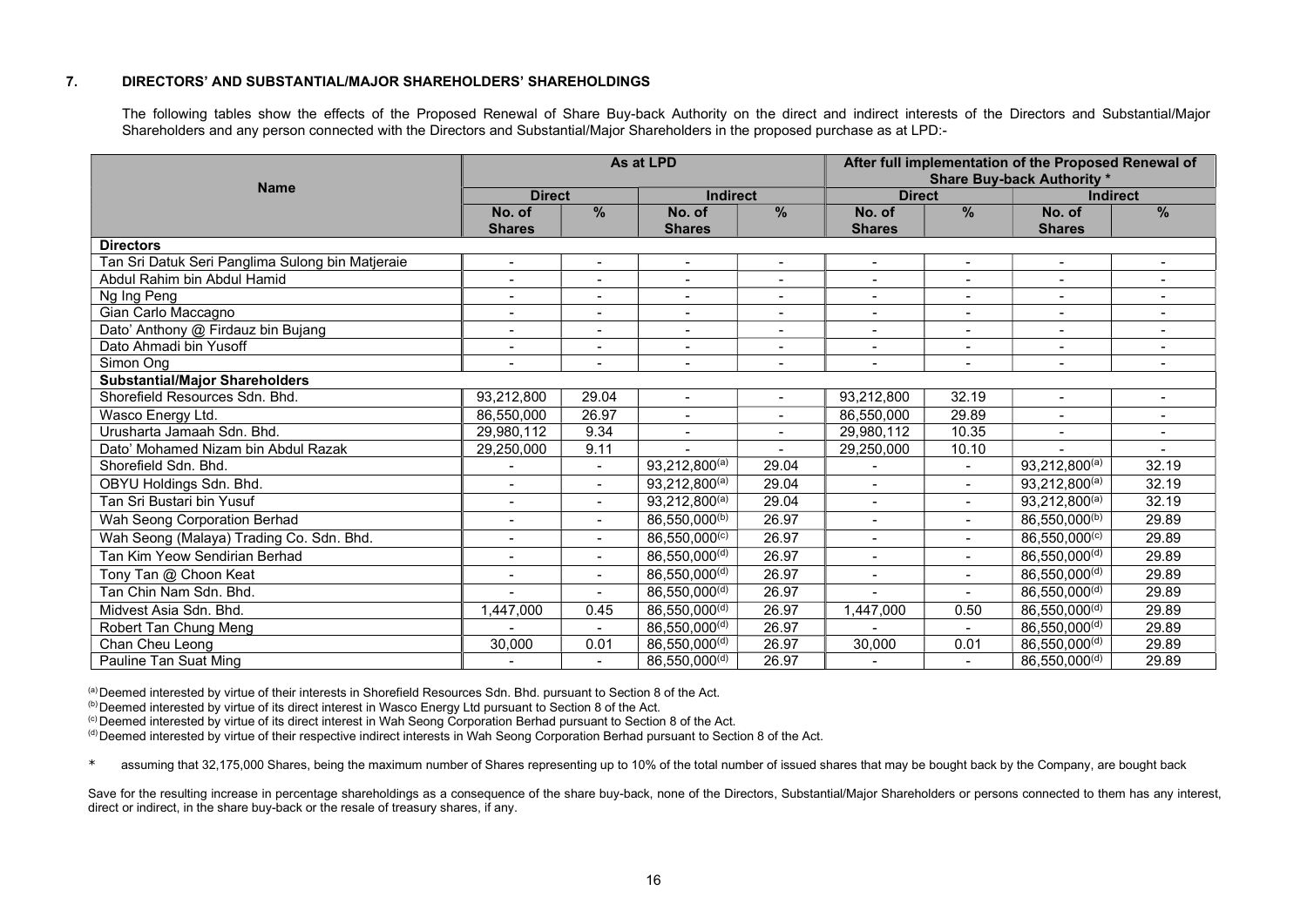#### 8. PUBLIC SHAREHOLDINGS SPREAD

Pursuant to Paragraph 8.02(1) of the Listing Requirements, a listed issuer must ensure that at least 25.% of its total listed shares (excluding Treasury Shares) are in the hands of public shareholders ("Required Public Shareholdings Spread").

As at LPD, the public shareholders of the Company hold 81,949,288 PEB Shares, representing 25.53% of the share capital of the Company.

The Board will ensure that prior to and after any share buy-back exercise, the Required Public Shareholdings Spread of at least 25% is maintained at all times.

#### 9. IMPLICATION OF THE PROPOSED RENEWAL OF SHARE BUY-BACK AUTHORITY RELATING TO THE CODE

Based on the shareholdings of the Substantial/Major Shareholders of the Company as at LPD and assuming the purchase of the Company's own shares is carried out in full, the share buy-back exercise will trigger an obligation to undertake a mandatory general offer under the Code. The effects of the share buy-back on PEB's Directors' and Substantial/Major Shareholders' shareholdings in the Company are set out in Section 7.0 of this Statement.

In the event the number of PEB Shares bought back subsequent to the date of this Statement would result in any Substantial/Major Shareholder(s) and/or parties acting in concert with them triggering the Code, such Substantial/Major Shareholder(s) and/or parties acting in concert may consider seeking a waiver under the Code.

### 10. EFFECTS OF THE PROPOSED RENEWAL OF SHARE BUY-BACK AUTHORITY

 On the assumption that the share buy-back is carried out in full, the effects of the Proposed Renewal of Share Buy-Back Authority on the share capital, NA, working capital and EPS of the Company are set out below:-

#### a) Share Capital

 The effects of the Proposed Renewal of Share Buy-Back Authority on the share capital of the Company will depend on the intention of the Board as to the treatment of the Shares purchased.

 If the Shares so purchased are retained as treasury shares, the issued ordinary share capital of the Company will not be reduced but the rights attaching to the treasury shares as to voting, dividends and participation in other distributions or otherwise will be suspended. While these Shares remain as treasury shares, the Act prohibits the taking into account of such Shares in calculating the number of percentage of Shares for a purpose whatsoever including substantial shareholdings, takeovers, notices, requisitioning of meetings, quorum for meetings and the result of votes on resolutions.

 If all the Shares so purchased are cancelled, it will result in a reduction on the total number of issued shares in the ordinary capital of the Company as shown in the table below:-

|                                 | No. of Shares |
|---------------------------------|---------------|
| Share capital as at LPD         | 321.750.000   |
| Less: Treasury shares cancelled | (32.175.000)  |
| Resultant share capital         | 289.575.000   |

#### b) NA

The effect of the Proposed Renewal of Share Buy-Back Authority on the consolidated NA of the PEB Group is subject to the number of Shares purchased, purchase price of the Shares, the effective funding cost, if any, and the subsequent treatment of the Shares so purchased.

The NA of the PEB Group would decrease if the Shares bought back are cancelled. The Proposed Renewal of Share Buy-Back Authority will reduce the consolidated NA per Share if the purchase price exceeds the consolidated NA per Share at the time of purchase. However, the consolidated NA per Share will increase if the purchase price is less than the consolidated NA per Share at the time of purchase.

The consolidated NA of the PEB Group would decrease by the cost of the treasury shares due to the requirement for treasury shares to be carried at cost and be offset against equity if the Shares bought back are retained as treasury shares.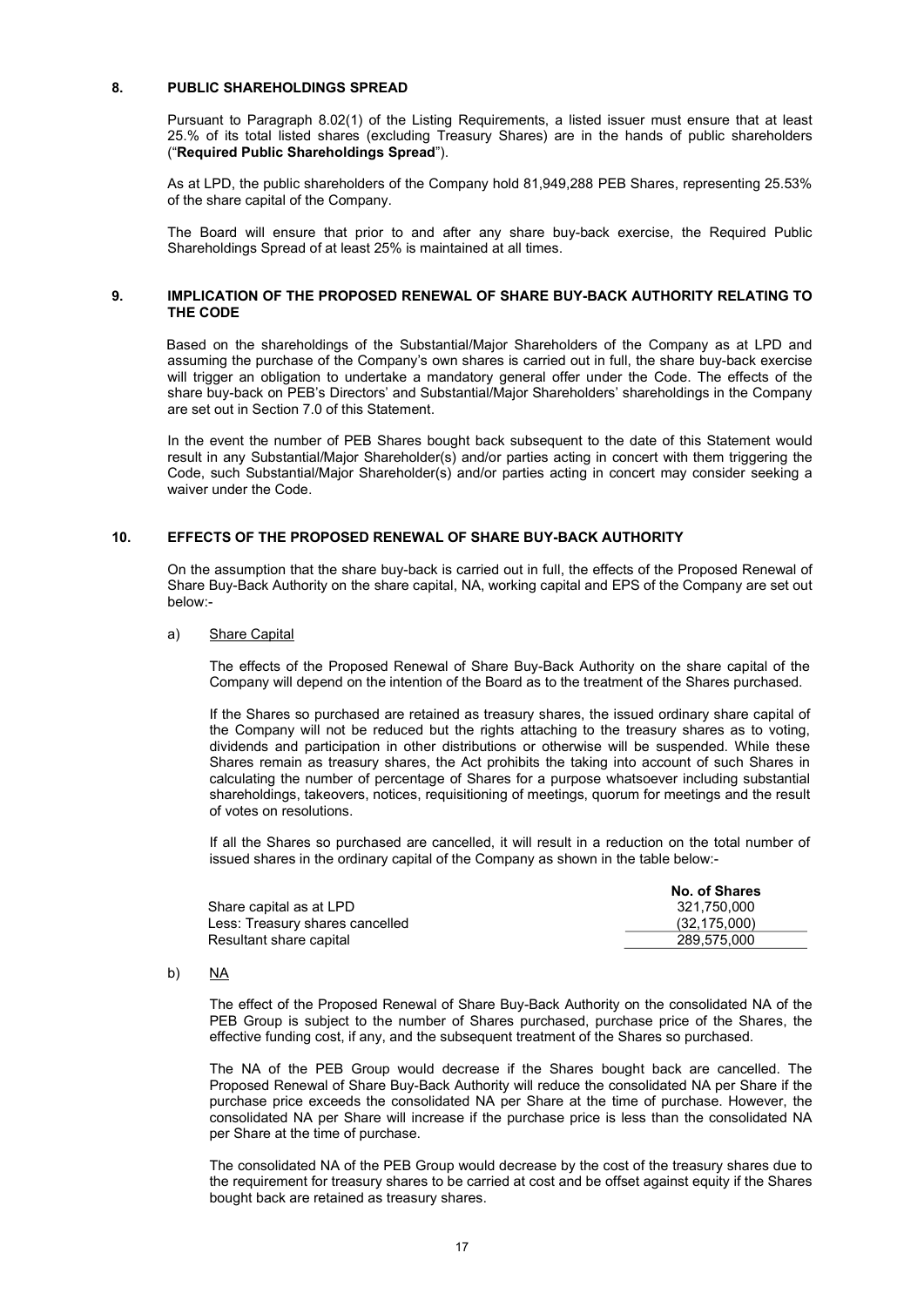Should the Shares so purchased be held as treasury shares and later resold, the consolidated NA per Share of the PEB Group will increase if the Company realise a gain from the resale, and vice versa.

#### c) Working Capital

The Proposed Renewal of Share Buy-Back Authority will reduce the working capital of the PEB Group, the quantum of which depends on, amongst others, the number of Shares eventually purchased and the purchase price of the Shares. The impact on the cash flow of the Company and the Group will depend on the number of Shares eventually purchased and the purchase prices of the Shares.

However, the cash flow or working capital position of the Company will be restored if the purchased PEB Shares are resold at least at the purchase price.

d) EPS

Depending on the number of Shares purchased, purchase price of Shares and the effective cost as well as the opportunity cost of funding the Shares, the Proposed Renewal of Share Buy-Back Authority may increase the EPS of the PEB Group. Similarly, on the assumption that the Shares so purchased are treated as treasury shares and subsequently resold, the extent of the effect to the earnings of the PEB Group will depend on the actual selling price, the number of treasury shares resold and the effective gain or interest savings arising.

Any cancellation of Shares so purchased is expected to increase the EPS of the Company and the PEB Group due to the reduced number of Shares in issue.

### 11. PURCHASE, RESALE AND CANCELLATION OF SHARES MADE PURSUANT TO THE EXISTING **AUTHORITY**

The Company had not purchased, resold or cancelled any shares in the preceding twelve (12) months.

### 12. TREASURY SHARES, RESALE, TRANSFER AND CANCELLATION OF TREASURY SHARES

As at the LPD, the Company holds 807,800 Shares as Treasury Shares. There was no resale, transfer and cancellation of treasury shares made in the preceding twelve (12) months.

### 13. HISTORICAL SHARE PRICES

The monthly highest and lowest prices of shares as traded on Bursa Securities for the preceding twelve (12) months from April 2021 to March 2022 are as follows:-

| <b>Month</b> | <b>Shares</b> |             |
|--------------|---------------|-------------|
|              | High<br>(RM)  | Low<br>(RM) |
| 2021         |               |             |
| April        | 0.99          | 0.92        |
| May          | 0.98          | 0.865       |
| June         | 0.935         | 0.87        |
| July         | 0.875         | 0.8         |
| August       | 0.81          | 0.735       |
| September    | 0.855         | 0.75        |
| October      | 1             | 0.805       |
| November     | 0.88          | 0.75        |
| December     | 0.78          | 0.745       |
| 2022         |               |             |
| January      | 0.83          | 0.76        |
| February     | 0.93          | 0.83        |
| March        | 0.93          | 0.82        |

(Source: The Wall Street Journal)

The last transacted price of PEB Shares on 1 April 2022, being LPD before printing of this Statement is RM0.84.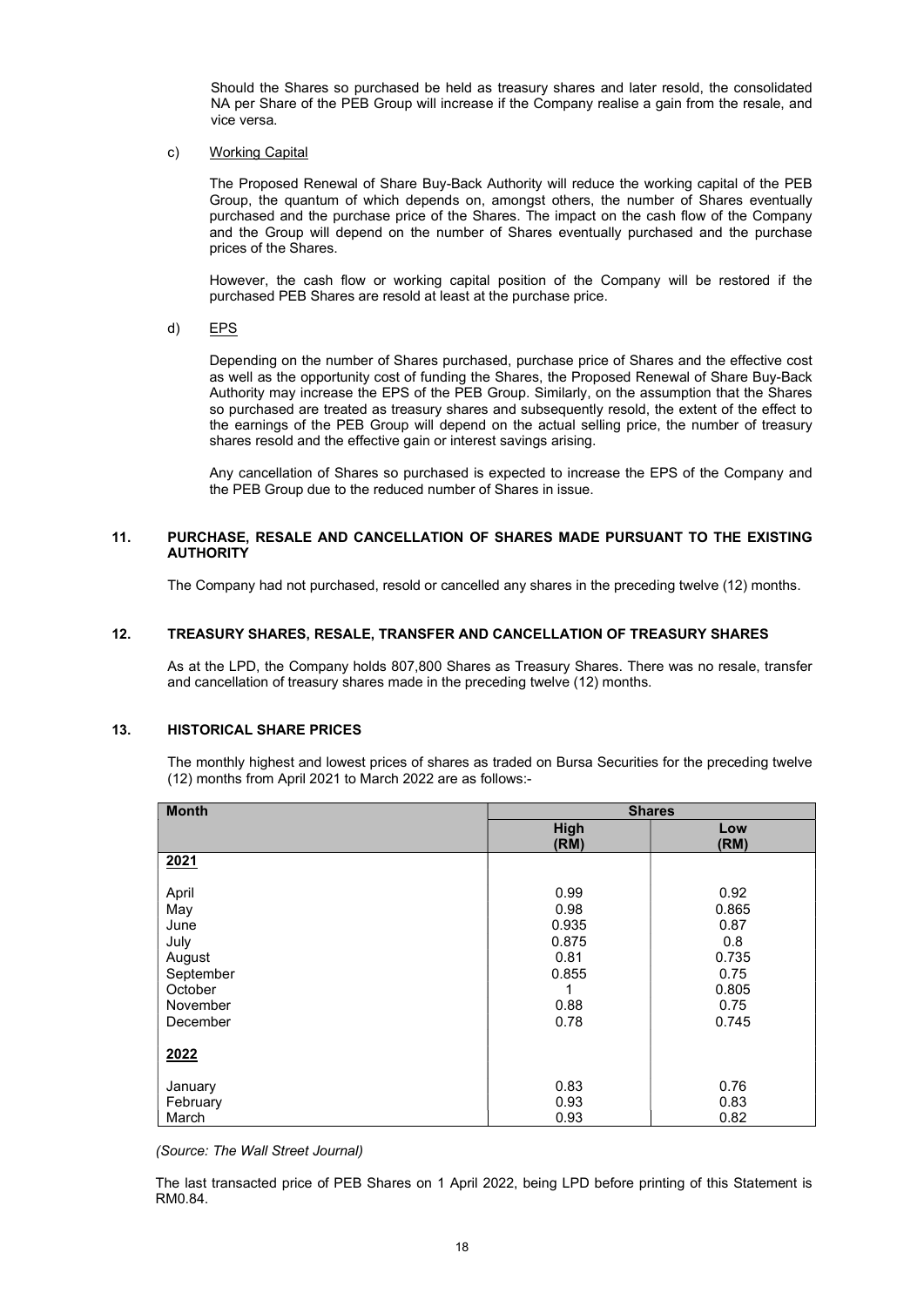### 14. BOARD OF DIRECTORS' RECOMMENDATION

 The Directors, having considered the rationale for the Proposed Renewal of Share Buy-Back Authority, is of the opinion that it is in the best interest of the Company and its shareholders and accordingly, recommends that you vote in favour of the resolution for the Proposed Renewal of Share Buy-Back Authority to be tabled at the forthcoming  $16<sup>th</sup>$  AGM.

#### 15. 16th AGM

The ordinary resolution pertaining to the Proposed Renewal of Share Buy-Back Authority is set out in the Notice of the 16<sup>th</sup> AGM in the Annual Report 2021. An extract of the same is in the attached Appendix I of this Circular/Statement.

The 16<sup>th</sup> AGM will be held on a fully virtual basis at the Broadcast Venue at Meeting Room, Level 3, Menara OBYU, 4 Jalan PJU 8/8A, Bandar Damansara Perdana, 47820 Petaling Jaya, Selangor Darul Ehsan on Wednesday, 25 May 2022 at 11:00 a.m. The Notice of the 16<sup>th</sup> AGM together with the Form of Proxy and Administrative Guide are set out in the Annual Report 2021 of the Company available on the Company's website at www.petraenergy.com.my.

A member entitled to attend and vote at the  $16<sup>th</sup>$  AGM is entitled to appoint up not more than two (2) proxies to attend and vote on his behalf. If you intend to appoint a proxy to attend and vote at the  $16<sup>th</sup>$ AGM on your behalf, the Form of Proxy must be completed and deposited at Securities Services (Holdings) Sdn. Bhd. of Level 7, Menara Milenium, Jalan Damanlela, Pusat Bandar Damansara, Damansara Heights, 50490 Kuala Lumpur, Wilayah Persekutuan not later than forty-eight (48) hours before the time fixed for holding the 16<sup>th</sup> AGM or any adjournment thereof. The lodgement of the Form of Proxy will not preclude you from attending and voting in person at the meeting should you subsequently wish to do so. Alternatively, the Form of Proxy can also be submitted electronically via Securities Services e-Portal at https://sshsb.net.my/login.aspx before the Form of Proxy submission cutoff time as mentioned above. For further information on the electronic submission of Form of Proxy, kindly refer to the Administrative Guide.

#### 16. FURTHER INFORMATION

 Shareholders are requested to refer to the attached Appendix II of this Circular/Statement for further information.

Yours faithfully for and on behalf of the Board PETRA ENERGY BHD.

…………………………………………………………… DATO' ANTHONY @ FIRDAUZ BIN BUJANG Executive Director/Group Chief Executive Officer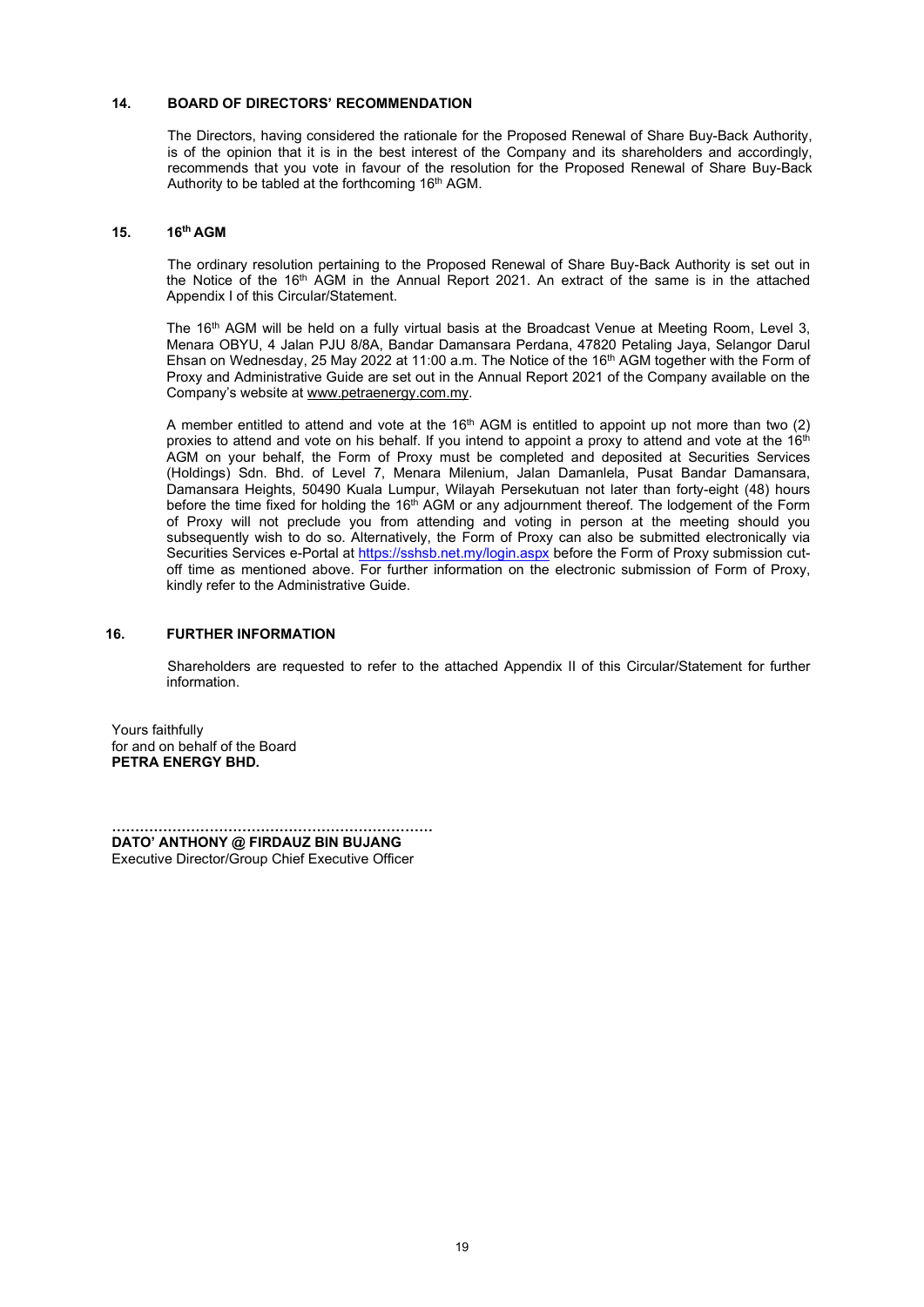

#### PETRA ENERGY BHD. [Registration No. 200501036241 (718388-H)] (Incorporated in Malaysia)

EXTRACT OF NOTICE OF THE 16TH AGM OF THE COMPANY TO BE HELD ON A FULLY VIRTUAL BASIS AT THE BROADCAST VENUE AT MEETING ROOM, LEVEL 3, MENARA OBYU, 4 JALAN PJU 8/8A, BANDAR DAMANSARA PERDANA, 47820 PETALING JAYA, SELANGOR DARUL EHSAN ON WEDNESDAY, 25 MAY 2022 AT 11:00 A.M.

## ORDINARY RESOLUTION NO. 3

#### - PROPOSED RENEWAL OF EXISTING SHAREHOLDERS MANDATE FOR RECURRENT RELATED PARTY TRANSACTIONS OF A REVENUE OR TRADING NATURE

"THAT subject always to the Companies Act 2016 ("the Act"), the Constitution of the Company and Bursa Malaysia Securities Berhad Main Market Listing Requirements, approval be and is hereby given for the Proposed Renewal of Existing Shareholders Mandate for Recurrent Related Party Transactions of a Revenue or Trading Nature for the Company and its subsidiaries ("the Group") to enter into and to give effect to the category of the recurrent related party transactions of a revenue or trading nature from time to time with the Related Parties as specified in Section 2.5 of the Circular/Statement to Shareholders dated 26 April 2022, provided that such transactions are:-

- a) recurrent transactions of a revenue or trading nature;
- b) necessary for the Group's day-to-day operations;
- c) carried out in the ordinary course of business on normal commercial terms which are not more favourable to the Related Parties than those generally available to the public; and
- d) not to the detriment of minority shareholders,

### (the "Mandate");

AND THAT such authority shall commence upon the passing of this resolution and shall continue to be in force until:-

- i) the conclusion of the next Annual General Meeting ("AGM") of the Company following this AGM at which the Mandate was passed, at which time it will lapse, unless by a resolution passed at the next AGM, the authority is renewed;
- ii) the expiration of the period within which the next AGM after that date it is required to be held pursuant to Section 340(2) of the Act (but shall not extend to such extension as may be allowed pursuant to Section 340(4) of the Act); or
- iii) revoked or varied by resolution passed by the shareholders in a general meeting before the next AGM;

whichever is the earlier;

AND FURTHER THAT the Directors of the Company be authorised to complete and do all such acts and things (including executing all such documents as may be required), as they may consider expedient or necessary to give effect to the Mandate."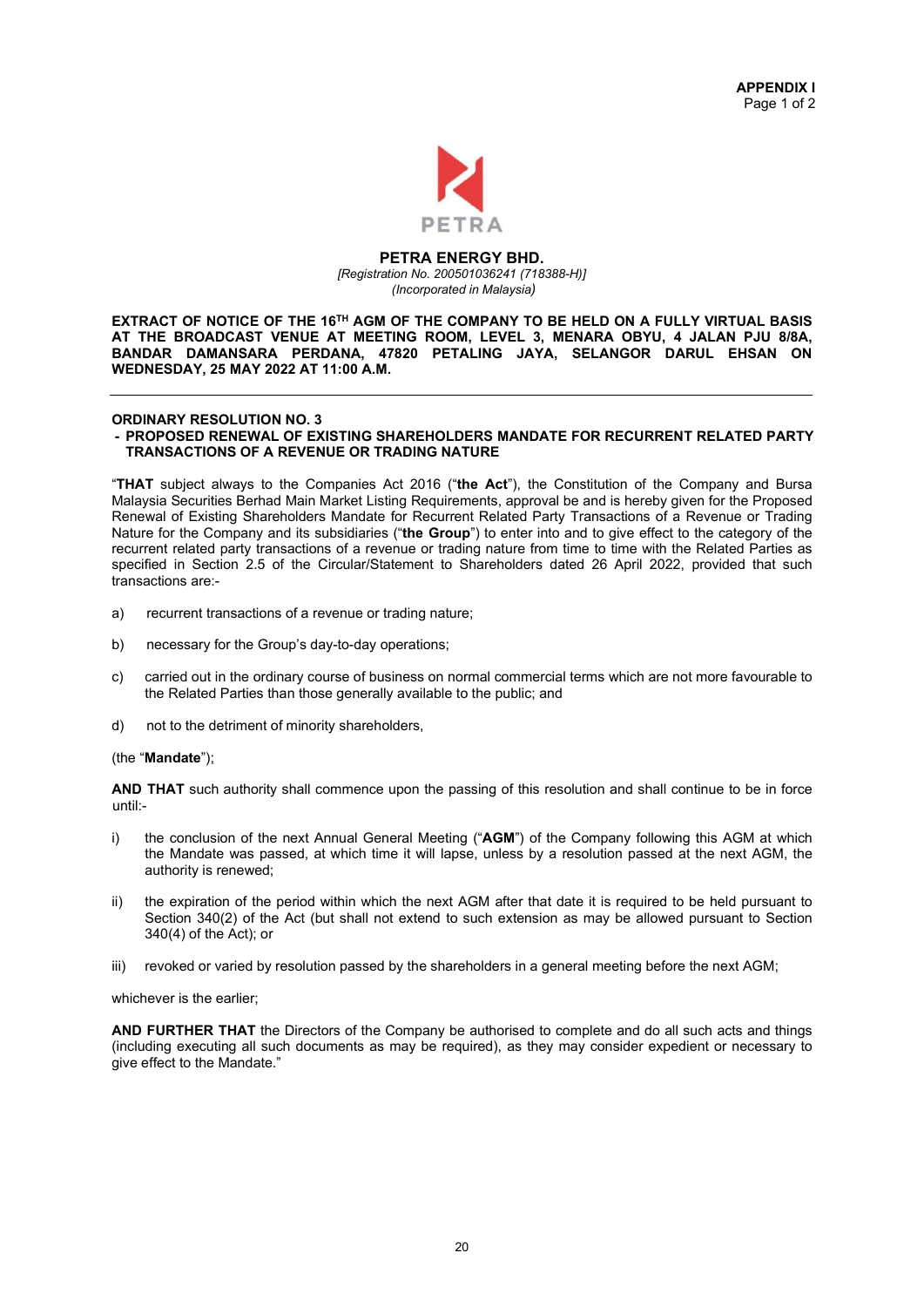#### ORDINARY RESOLUTION NO. 4

#### - PROPOSED RENEWAL OF AUTHORITY FOR THE COMPANY TO PURCHASE ITS OWN SHARES ("Proposed Renewal of Share Buy-Back Authority")

"THAT subject to the Companies Act 2016 ("the Act"), Bursa Malaysia Securities Berhad ("Bursa Securities") Main Market Listing Requirements, the Constitution of the Company, and all other applicable laws, rules and regulations, approval be and is hereby given to the Company to purchase such number of ordinary shares as may be determined by the Directors of the Company from time to time through Bursa Securities upon such terms and conditions as the Directors may deem fit and expedient in the interest of the Company, provided that:-

- a) the aggregate number of ordinary shares to be purchased and/or held by the Company shall not exceed ten per centum (10%) of the total number of issued shares of the Company including the shares previously purchased and retained as Treasury Shares (if any); and
- b) the maximum funds to be allocated by the Company for the purpose of purchasing its own shares shall not exceed the total retained profits of the Company based on the latest audited financial statements and/or the latest unaudited financial statements (where applicable) available at the time of the purchase.

THAT such authority shall commence upon the passing of this resolution and shall continue to be in force until:-

- i) the conclusion of the next Annual General Meeting ("AGM") of the Company following this AGM at which such resolution was passed, at which time it will lapse, unless by an ordinary resolution passed at that meeting, the authority is renewed, either unconditionally or subject to conditions;
- ii) the expiration of the period within which the next AGM of the Company after that date is required by law to be held; or
- iii) revoked or varied by an ordinary resolution passed by the shareholders of the Company at a general meeting;

whichever occurs first.

AND THAT upon completion of the purchase by the Company of its own shares, the Directors of the Company be authorised to deal with the shares purchased in their absolute discretion to cancel all the shares so purchased; and/or retain the shares so purchased in treasury for distribution as dividend to the shareholders and/or resell on the market of Bursa Securities; and/or retain part thereof as treasury shares and cancel the remainder; or in any other manner as prescribed by the Act, rules, regulations and orders made pursuant to the Act and the requirements of Bursa Securities and any other relevant authority for the time being in force.

AND FURTHER THAT the Directors of the Company be authorised to do all acts, deeds and things as they may consider expedient or necessary in the best interest of the Company to give full effect to the Proposed Renewal of Share Buy-Back Authority with full powers to assent to any conditions, modifications, variations and/or amendments as may be imposed by the relevant authorities and to take all such steps, and do all such acts and things as they may deem fit and expedient in the best interest of the Company."